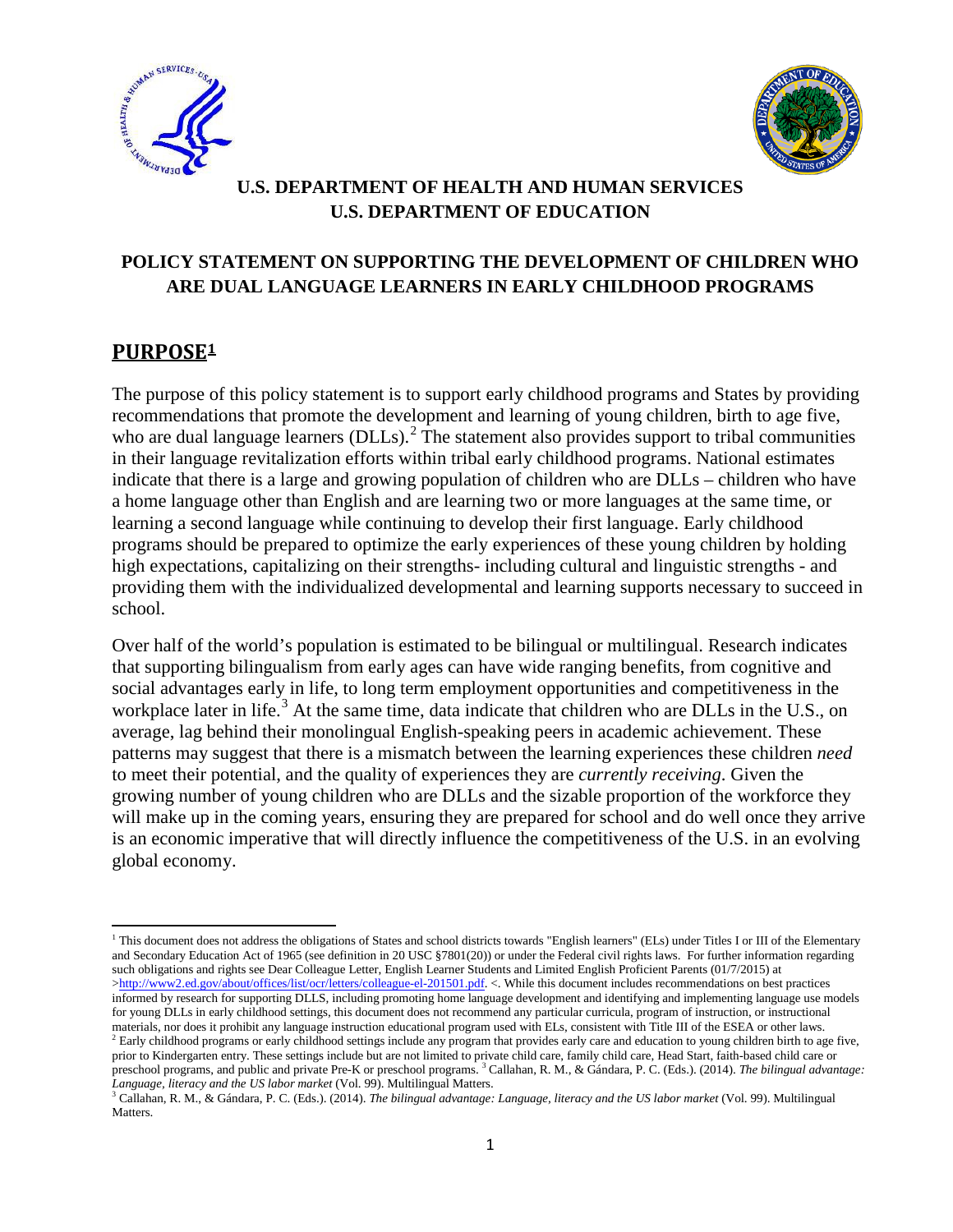It is the vision of the U.S. Departments of Health and Human Services (HHS) and Education (ED) that all early childhood programs adequately and appropriately serve the diverse children and families that make up this country. Programs should foster their cognitive, linguistic, social emotional, and physical development and prepare them for success in school and beyond.

This joint HHS and ED policy statement advances that vision by:

- Setting an expectation for high-quality and appropriate supports and services specifically designed for young children who are DLLs;
- Increasing awareness about the benefits of bilingualism and the important role of home language development;
- Reviewing the research on the unique strengths of and challenges faced by this population, and strategies that are effective in promoting their learning and development;
- Providing recommendations to early childhood programs, tribes, and States on establishing policies and implementing practices that support the learning and development of children who are DLLs:
- Providing considerations for tribal communities engaged in Native language revitalization, maintenance, restoration, or preservation efforts within their early childhood programs; and
- Identifying free resources to support States, tribal communities, programs, teachers, providers and families in supporting the development and learning of children who are DLLs.

# **OVERVIEW**

### **Definition of Dual Language Learner**

Across the research and policy sectors, a number of different terms and definitions have been used for children who are DLLs.<sup>[4](#page-1-0)</sup> For the purpose of this policy statement, children who are DLLs are those who are learning two (or more) languages at the same time, or learning a second language while continuing to develop their first language. Children who are DLLs come from homes where a language other than English is spoken. For some, both a language other than English *and* English may be spoken at home. Children who are DLLs are a very diverse group by many measures, and have varying levels of proficiency in their home language and in English. In the context of this statement, the term "Dual Language Learners" may encompass or overlap substantially with other terms frequently used, such as Limited English Proficient (LEP), bilingual, English language learner (ELL), English learner (EL), and children who speak a Language Other Than English (LOTE). The broader DLL population also includes children from many different backgrounds, including children who speak heritage languages, such as children from American Indian Alaska Native (AIAN) or Native Hawaiian communities.

<span id="page-1-0"></span><sup>4</sup> Baird, A.S. (2016, May 11). Introducing the Dual Language Learners Reader: Post #1 [Web log post]. Retrieved from http://devedcentral.pantheonsite.io/dllreader1/  $\overline{\phantom{a}}$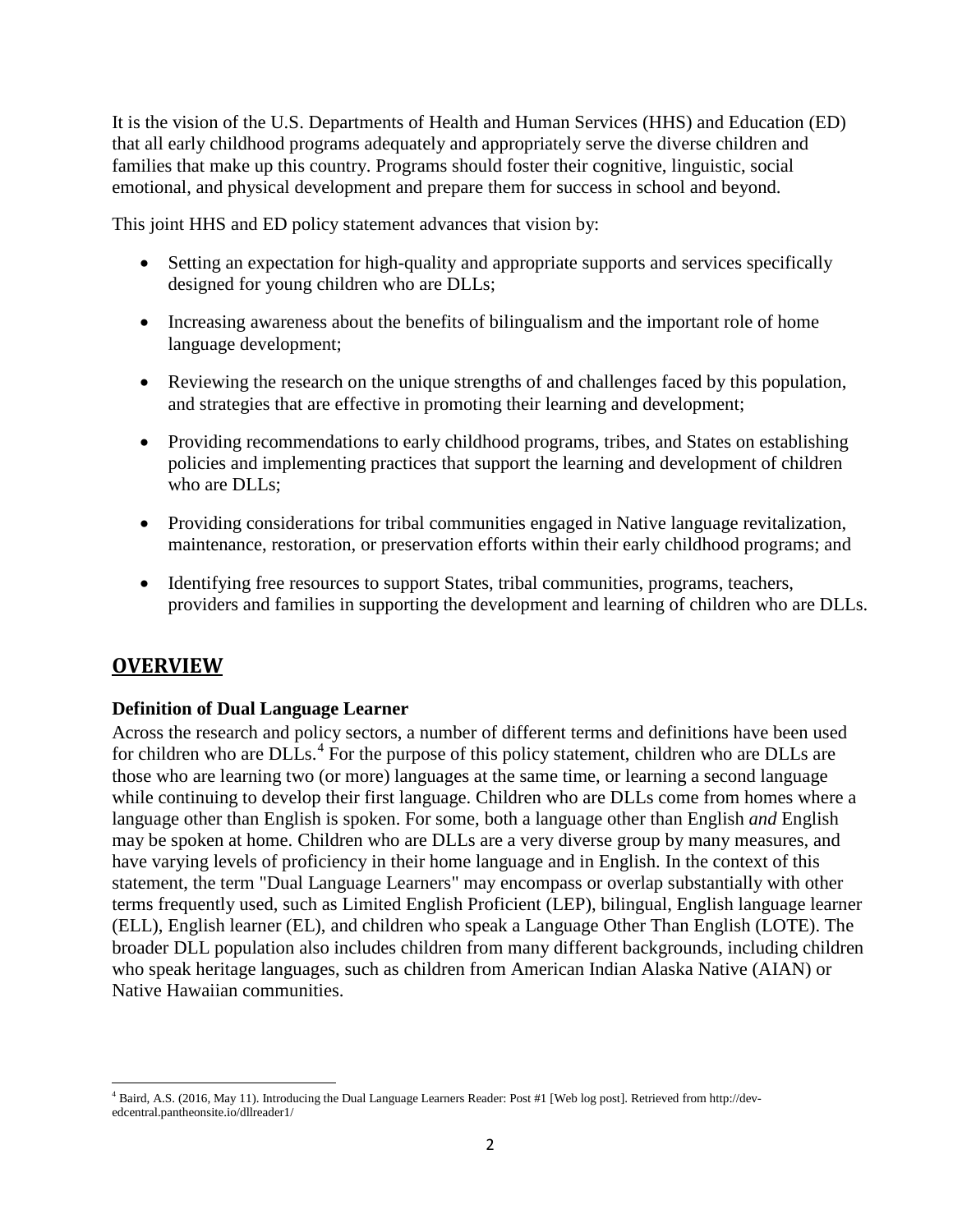#### **Description of the DLL Population**

As many as 22 percent of children ages 5 to 17 in the U.S. speak a language other than English at home, a figure that has more than doubled in the past three decades.<sup>[5](#page-2-0)</sup> Though estimates for children under age  $\overline{5}$  are less reliable,  $\overline{6}$  $\overline{6}$  $\overline{6}$  the number of children who are DLLs in this age group may be even larger. For instance, according to 2000 Census data, 27 percent of children under age 6 come from homes where at least one parent speaks a language other than English.<sup>[7](#page-2-2)</sup> In Head Start, 29 percent of preschool-age children come from a home where a language other than English is spoken.<sup>[8](#page-2-3)</sup> Children who are DLLs are a highly varied group from diverse family backgrounds with a wide variety of life experiences. The majority of school-age children who are DLLs come from homes where Spanish is spoken (71 percent).<sup>[9](#page-2-4)</sup> Children who are DLLs – particularly those from immigrant families – are more likely to live in two-parent households.<sup>[10](#page-2-5)</sup> They are also more likely than their monolingual English-speaking peers to live in multi-generational or multi-family households.<sup>[11](#page-2-6)</sup>

There is not a comprehensive estimate of AIAN children who speak a heritage language at home. According to the U.S. Census, of AIANs age 5 and older, 27 percent speak a language other than English at home.<sup>12</sup> In 2015, Head Start programs served approximately 45,000 children of AIAN heritage. Of those, only 2 percent had an AIAN language as their primary home language.<sup>[13](#page-2-8)</sup> This number has fallen in recent years, from about 8 percent in 2001, underscoring the fact that heritage languages are in danger of being lost in many communities.

#### **The Legal Foundation**

l

Several Federal laws apply to serving young children who are DLLs and their families, including children with disabilities who are DLLs. While the recommendations in this policy statement (discussed below) do not confer any legal obligations, here we provide a brief description of several laws that may be applicable to early childhood programs serving young children who are  $DLs<sup>14</sup>$  $DLs<sup>14</sup>$  $DLs<sup>14</sup>$ . At their foundation, most of these policies reflect important underlying principles about equal

<span id="page-2-0"></span><sup>5</sup> Federal Interagency Forum on Child and Family Statistics. (2015). *America's Children: Key National Indicators of Well-being, 2015*. Washington, DC: U.S. Government Printing Office.

<span id="page-2-2"></span>

<span id="page-2-1"></span><sup>&</sup>lt;sup>6</sup> Matthews, H. (2011). Meeting the Early Learning Challenge: Supporting English Language Learners. Washington, DC: CLASP.<br><sup>7</sup> Capps, R., Fix, M., Ost, J., Reardon-Anderson, J., & Passel, J. S. (2004). *The Health and We* DC: Urban Institute.

<span id="page-2-3"></span><sup>&</sup>lt;sup>8</sup> Administration for Children and Families. (2013). Report to Congress on Dual Language Learners in Head Start and Early Head Start programs: Executive Summary. Washington, DC: U.S. Department of Health and Human Services.

<span id="page-2-4"></span><sup>9</sup> Ruiz Soto, A. G., Hooker, S., & Batalova, J. (2015). *Top Languages Spoken by English Language Learners Nationally and by State*. Washington, DC: Migration Policy Institute.

<span id="page-2-5"></span><sup>&</sup>lt;sup>10</sup> Hernandez, D. J., & Napierala, J. S. (2012). *Children in immigrant families: Essential to America's future*. New York, NY: Foundation for Child Development.

<span id="page-2-6"></span><sup>11</sup> Castro, D. C., Garcia, E. E., & Markos, A. M. (2008). *Dual language learners: Research informing policy.* Chapel Hill, NC: Frank Porter Graham Child Development Institute, Center for Early Care and Education Research-Dual Language Learners.

<span id="page-2-7"></span><sup>&</sup>lt;sup>12</sup> U.S. Department of Commerce. (2012). *Profile America Facts for Features: American Indian and Alaska Native Heritage Month.* U.S. Census Bureau News. Retrieved from: http://www.census.gov/newsroom/releases/pdf/cb12ff-

<span id="page-2-8"></span><sup>&</sup>lt;sup>13</sup> Administration for Children and Families. (2015) Information Memorandum: Native Language Preservation, Revitalization, Restoration, and *Maintenance in Head Start and Early Head Start*. Washington, DC: U.S. Department of Health and Human Services.

<span id="page-2-9"></span><sup>&</sup>lt;sup>14</sup> This document does not address Section 504 of the Rehabilitation Act of 1973 (Section 504), 29 U.S.C. § 794,) and the Americans with Disabilities Act (ADA), 42 U.S.C. §§ 12101-12213, two Federal civil rights laws that prohibit discrimination based on disability. ED's Office for Civil Rights (ED/OCR) and HHS' Office for Civil Rights (HHS/OCR) enforce Section 504, which prohibits discrimination based on disability by recipients of Federal financial assistance, including in early childhood programs receiving Federal financial assistance from ED or HHS. Additionally, ED/OCR and HHS/OCR, along with the Department of Justice (DOJ), share authority to enforce Title II of the ADA, 42 U.S.C. §§ 12131-12134, which prohibits discrimination based on disability by state and local governments, regardless of whether they receive Federal financial assistance. In addition, DOJ enforces Title III of the ADA, 42 U.S.C. §§ 12181-12189, which prohibits disability discrimination in most private early childhood programs. States and early childhood programs must comply with the nondiscrimination requirements of these laws. Finally, Section 1557 of the Affordable Care Act (ACA), which is enforced by HHS/OCR prohibits discrimination on the basis of race, color, national origin, sex, age, or disability in certain health programs and activities, which may apply if there is a health component to an early childhood program. More information about these laws can be found at[: http://www.lep.gov,](http://www.lep.gov/) [http://www.hhs.gov/ocr,](http://www.hhs.gov/ocr) [http://www2.ed.gov/about/offices/list/ocr/index.html,](http://www2.ed.gov/about/offices/list/ocr/index.html) an[d http://www.ada.gov.](http://www.ada.gov/)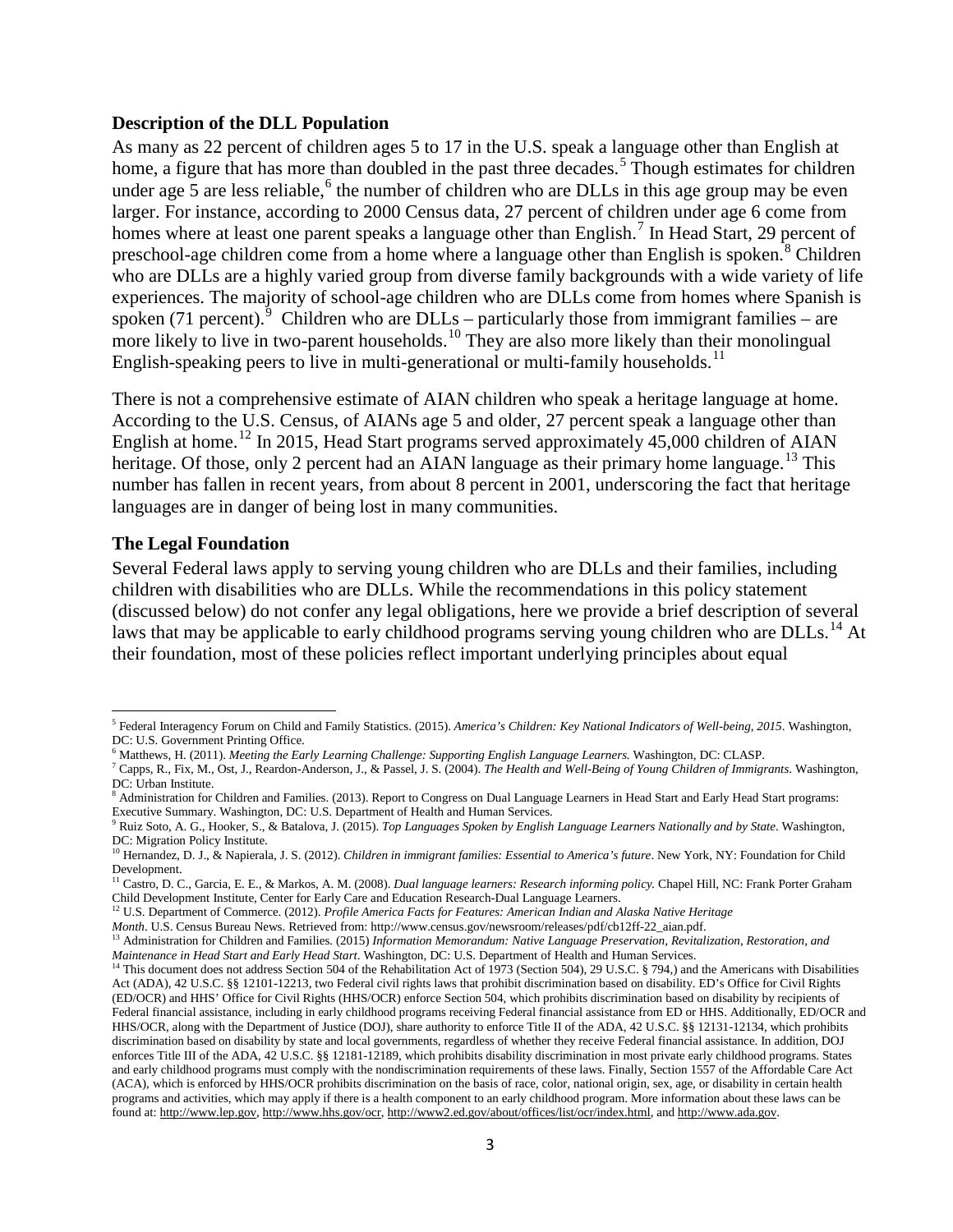opportunity for all children and equal language access, for both parents and children, in education settings.

- The *Head Start Act* requires programs to develop procedures for identifying children who are DLLs; ensure that they progress in their development and learning, including English language development; and make appropriate accommodations when assessing their development; provide parents of children who are DLLs information that is in a language they understand, to the extent practicable. The law also authorizes funds for professional development activities specific to serving children who are DLLs and their families, and requires programs to provide trainings for teachers on promoting early language and literacy development in children's native languages. Regulations that govern Head Start programs also have specific requirements for responsiveness in serving children and families who speak a language other than English, including supporting and respecting the home language of each child to foster their wellbeing.
- The *Child Care and Development Block Grant* requires States to develop child care plans that include training and professional development opportunities for child care providers. To the extent practicable, these opportunities must include a focus on working with children who are DLLs. Further, the law authorizes the development of a national website and hotline that ensures the widest access to families who speak a language other than English at home.
- *The Individuals with Disabilities Education Act (IDEA)*: Part C of the IDEA, the Early Intervention Program for Infants and Toddlers with Disabilities, provides formula grants to assist states in implementing comprehensive, coordinated, statewide systems that provide early intervention services to eligible children with disabilities and their families. Under Part B of the IDEA, States and school districts must make available a free appropriate public education (FAPE), including special education and related services designed to meet the unique needs of each eligible child with a disability, in the least restrictive environment. Each child's entitlement to FAPE under Part B begins at the child's third birthday.
- *Title VI of the Civil Rights Act of 1964 and its Implementing Regulations (Title VI)*, [15](#page-3-0) prohibit recipients of Federal financial assistance (recipients) from discriminating on the basis of race, color, or national origin. Among other things, school districts and States have an obligation to ensure meaningful communication with LEP parents in a language they can understand and to ensure that English Learner (EL) students can meaningfully participate in programs and services. In addition to ensuring EL children have access to the core curriculum, States and school districts must not discriminate against EL students with regard to access to programs and activities, whether curricular, co-curricular, or extracurricular, including prekindergarten programs.

<span id="page-3-0"></span><sup>&</sup>lt;sup>15</sup> ED's Office for Civil Rights and HHS' Office for Civil Rights enforce several Federal civil rights laws that prohibit discrimination in early childhood programs receiving Federal financial assistance from their respective departments, including Title VI of the Civil Rights Act of 1964 (Title VI), 42 U.S.C. §§ 2000d - 2000d-7 (prohibiting discrimination based on race, color, or national origin by recipients of Federal financial assistance) and Title IX of the Education Amendments of 1972 (Title IX), 20 U.S.C. §§ 1681 – 1688 (prohibiting discrimination based on sex by recipients of Federal financial assistance). ED's regulations effectuating Title VI and Title IX are set forth at 34 C.F.R. Parts 100 and 106, respectively. HHS regulations effectuating Title VI and Title IX are set forth at 45 C.F.R. Parts 80 and 86, respectively.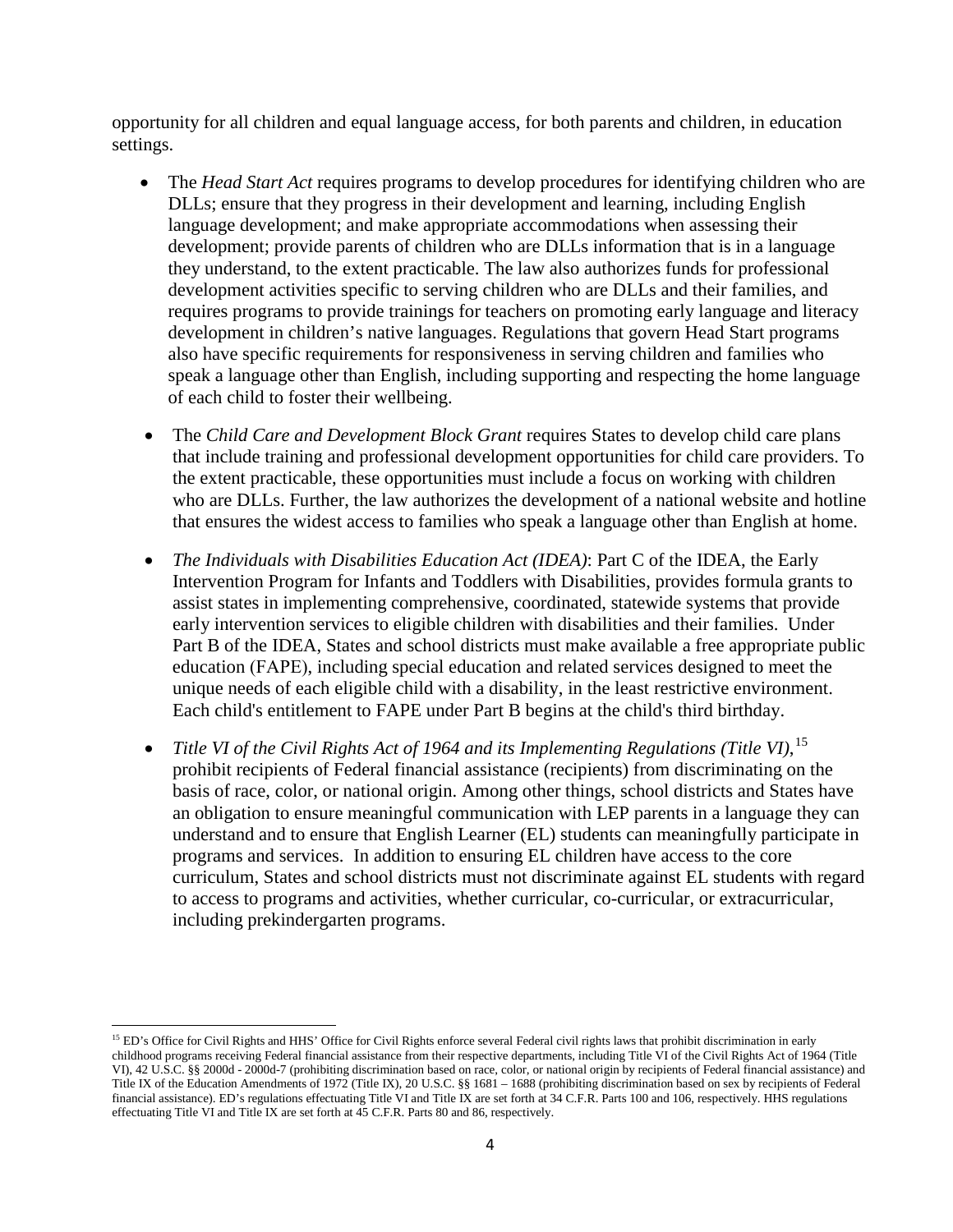- The *Equal Educational Opportunities Act (EEOA)* of 1974 requires state and local educational agencies to take appropriate action to overcome language barriers that impede students' equal participation in the agencies' instructional programs.<sup>[16](#page-4-0)</sup>
- Title III, Part A of the *Elementary and Secondary Education Act of 1965 (ESEA)* awards grants to States to improve the education of children who are "English Learners" (ELs) as defined in ESEA, so that they learn English and meet the same challenging State academic standards as non-EL students. The recent passage of the *Every Student Succeeds Act* (ESSA) updates Title III to include the goal of assisting preschool teachers of ELs, and the option to design and implement early childhood language instruction education programs.
- The *Native American Languages Act* states that it is the policy of the United States to preserve, protect, and promote Native Americans' rights to use their indigenous languages anywhere, including as a medium of instruction in schools.
- The *Native American Programs Act of 1974* established the Administration for Native Americans (ANA), which aims to promote self-sufficiency for Native Americans by providing funding for community projects including Native language instruction, preservation, maintenance, and revitalization projects, as well as training/technical assistance to eligible tribes and native organizations.

In addition to these laws, the Federal government has also issued executive orders related to language access and the education of children who are DLLs. For example, President Obama's early learning agenda included Executive Order 13592, which sets the goal of increasing the number of AIAN children who enter kindergarten ready for success through improved access to high quality early learning programs and services, including Native language immersion programs, that encourage the learning and development of AIAN children from birth through age 5.

With respect to language access more broadly, **Executive Order 13166** was issued in 2000,<sup>[17](#page-4-1)</sup> consistent with the national origin protections under Title VI, tasking Federal agencies with improving accessibility for individuals who are LEP in all programs and activities, and ensuring that entities that receive Federal funding ensure meaningful access for individuals who are LEP. In addition, Federal agencies have released guidance ensuring that individuals who are LEP can participate meaningfully and equally in federally assisted programs and services.<sup>[18](#page-4-2)</sup>

### **The Research Foundation**

### *Brain Development for Children Learning More Than One Language*

During the first five years of life, children's brains develop rapidly, highly influenced by the experiences they share with the adults and peers in their lives. Exposure to language is a unique experience because it is continuous and constant. Children are surrounded by language during many of their waking hours. Constant exposure makes language highly consequential for brain development and learning.

<span id="page-4-0"></span><sup>&</sup>lt;sup>16</sup> The Department of Justice enforces the EEOA and issued guidance to state and local education agencies' regarding their obligations toward EL students and LEP standards under 20 U.S.C. § 1703(f) of the EEOA in the joint *Dear Colleague Letter*, *English Learner Students* and Limited *English* Proficient Parents (01/7/*2015*) at https://www.justice.gov/crt/about/edu/documents/eldcleng.pdf. <sup>17</sup> See 65 Fed. Reg. at 50,121

<span id="page-4-2"></span><span id="page-4-1"></span><sup>&</sup>lt;sup>18</sup> More information can be found at[: http://www.lep.gov,](http://www.lep.gov/) [http://www.hhs.gov/ocr,](http://www.hhs.gov/ocr) [http://www2.ed.gov/about/offices/list/ocr/index.html,](http://www2.ed.gov/about/offices/list/ocr/index.html) and [http://www.ada.gov.](http://www.ada.gov/) <sup>19</sup> Werker, J. F., & Byers-Heinlein, K. (2008). Bilingualism in infancy: First steps in perception and comprehension. *Trends in cognitive sciences*, *12*(4), 144-151.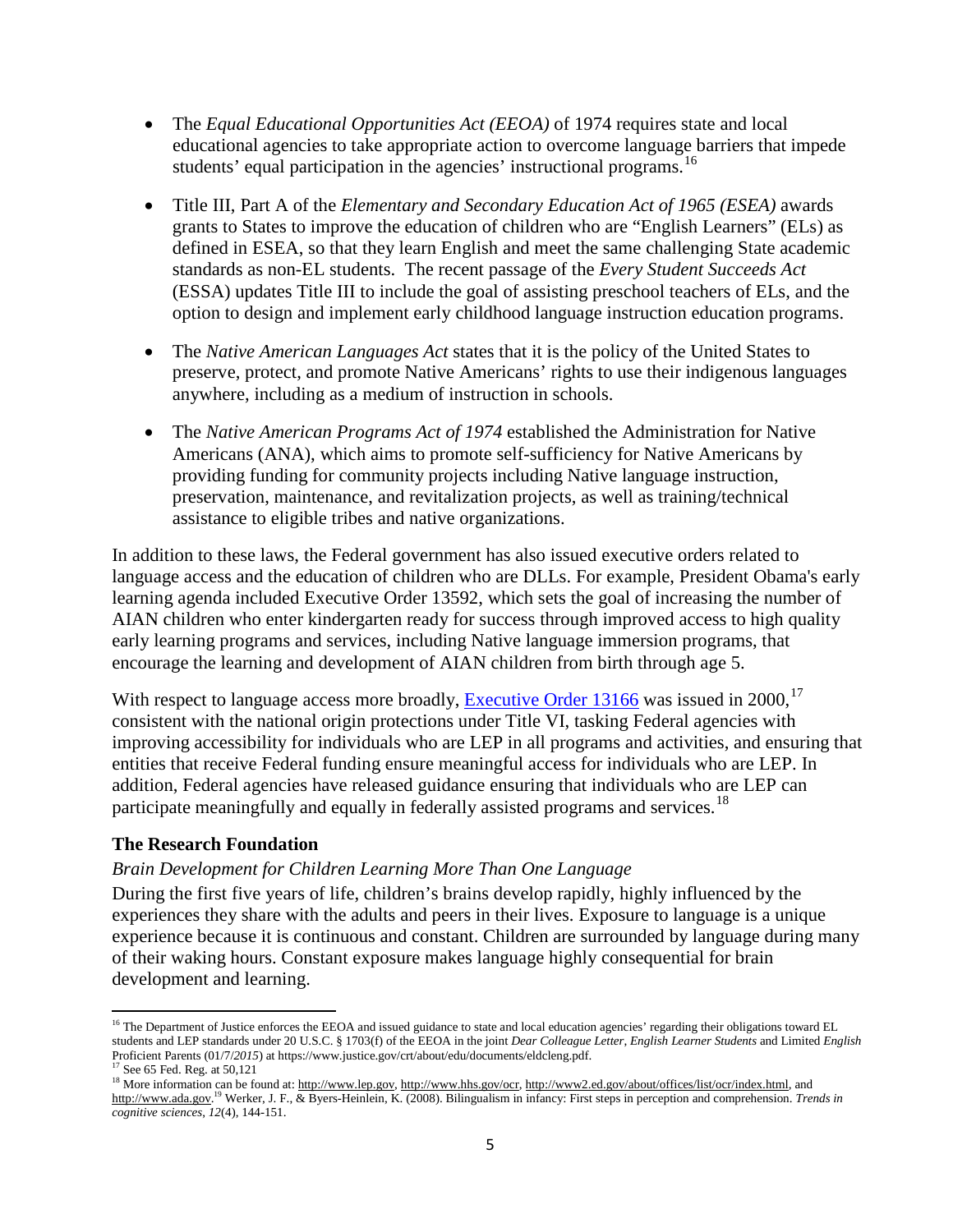Advances in neuroscience have revealed important findings on how children acquire language, whether one or more than one, and how this acquisition further impacts brain development. This research demonstrates that the average human brain is equally equipped to learn multiple languages, and that it is possible to learn multiple languages at the same time, or to learn a new language while continuing to develop the first language.<sup>19</sup> In fact, studies show that children are born with the ability to identify sounds (a foundational ability in language learning) from *every* language. As they develop and grow, their skills narrow to focus on the language or languages used in their surroundings.<sup>[20](#page-5-1)</sup> Children exposed to two languages early in life develop two separate, but interrelated language systems. Learning more than one language at the same time does not confuse young children; rather, the human brain is capable of learning multiple languages at very young ages. In fact, this learning is often easiest at young ages, under the right conditions.<sup>21</sup> These findings also apply to young children with disabilities.<sup>[22](#page-5-3)</sup> In addition, there is no scientific research that suggests that learning multiple languages – or being bilingual – can lead to a developmental delay for children.<sup>[23](#page-5-4)</sup>

Neuroscientists have studied differences in brain structure and development between bilingual children and their monolingual peers. Individuals who have continuous, high-quality exposure to more than one language from a young age have greater grey matter density and more efficient synaptic connectivity in regions of the brain associated with language processing, as well as memory, attention and other executive functions.<sup>[24](#page-5-5)</sup> The extent of these differences, some studies have found, is greatest among individuals who were exposed to two languages before the age of five, and is dependent on how proficient the individual is in his or her second language, and at what age exposure to a second language began.<sup>25</sup>

#### *Advantages in Development for Children Learning Multiple Languages*

 $\overline{\phantom{a}}$ 

Differences in brain structure between bilingual and monolingual children may be associated with findings that indicate bilingual children demonstrate more advanced executive functions than their monolingual peers.<sup>[26](#page-5-7)</sup> Among those are more effective cognitive control, greater abilities to control and shift attention, enhanced problem solving abilities, greater working memory, and increased ability to focus on pertinent information, ignore distracting information, and apply known concepts to new situations.<sup>[27](#page-5-8)</sup> Experts suggest that the effort required to manage two language systems may

<span id="page-5-0"></span><sup>19</sup> Werker, J. F., & Byers-Heinlein, K. (2008). Bilingualism in infancy: First steps in perception and comprehension. *Trends in cognitive sciences*,

<span id="page-5-2"></span><span id="page-5-1"></span>*<sup>12</sup>*(4), 144-151. <sup>20</sup> Kuhl, P. K. (2011). Early language learning and literacy: neuroscience implications for education. *Mind, Brain, and Education*, *5*(3), 128-142. <sup>21</sup> Conboy, B. T., & Kuhl, P. K. (2011). Impact of second-language experience in infancy: brain measures of first-and second-language speech perception. *Developmental science*, *14*(2), 242-248.; Conboy, B. T., Brooks, R., Meltzoff, A. N., & Kuhl, P. K. (2015). Social Interaction in Infants'

Learning of Second-Language Phonetics: An Exploration of Brain–Behavior Relations. *Developmental neuropsychology*, *40*(4), 216-229.; McCabe, A., Bornstein, M., Wishard Guerra, A., Kuohirko, Y., Paez, M., Tamis-Lemonda, C., et al. (2013). *Multilingual children: Beyond myths and toward best practices*. Society for Research in Child Development, 2013.

<span id="page-5-3"></span><sup>22</sup> HHS (2015) *Presentation Summary for Supporting Children with Disabilities Who Are Also Dual Language Learners.* Retreived from http://eclkc.ohs.acf.hhs.gov/hslc/tta-system/teaching/practice/docs/dd-webinar-05-2015-Followup.pdf

<span id="page-5-4"></span><sup>&</sup>lt;sup>23</sup> DEC (2010) *DEC Position Statement on Cultural and Linguistic Responsiveness.* Retrieved from http://eclkc.ohs.acf.hhs.gov/hslc/ttasystem/cultural-linguistic/Dual%20Language%20Learners/disabilities/inclusion/position-statement.pdf<br><sup>24</sup> Kaiser, A., Eppenberger, S., Smieskova, R., Borgwardt, S., Kuenzli, E., Radue, E., ... & Bendfeldt, K. (2015). Age of

<span id="page-5-5"></span>multilinguals has an impact on grey matter volume in language-associated brain areas. *Name: Frontiers in Psychology*, *6*, 638.

<span id="page-5-6"></span><sup>&</sup>lt;sup>25</sup> Mechelli, A., Crinion, J. T., Noppeney, U., O'Doherty, J., Ashburner, J., Frackowiak, R. S., & Price, C. J. (2004). Neurolinguistics; Structural

<span id="page-5-7"></span>plasticitiy in the bilingual brain. *Nature, 431*.<br><sup>26</sup> Adesope, O. O., Lavin, T., Thompson, T., & Ungerleider, C.. (2010). A Systematic Review and Meta-Analysis of the Cognitive Correlates of<br>Bilingualism. *Review of Educ* 

<span id="page-5-8"></span><sup>&</sup>lt;sup>27</sup> Abutalebi, J., Della Rosa, P. A., Ding, G., Weekes, B., Costa, A., & Green, D. W. (2013). Language proficiency modulates the engagement of cognitive control areas in multilinguals. *Cortex, 49(3)*, 905-911.; Li, P., Legault, J., & Litcofsky, K. A. (2014). Neuroplasticity as a function of second language learning: anatomical changes in the human brain. *Cortex*, *58*, 301-324.; Poulin-Dubois, D., Blaye, A., Coutya, J., & Bialystok, E. (2011). The effects of bilingualism on toddlers' executive functioning. *Journal of experimental child psychology*, *108*(3), 567-579.; Barac, R., Bialystok, E., Castro,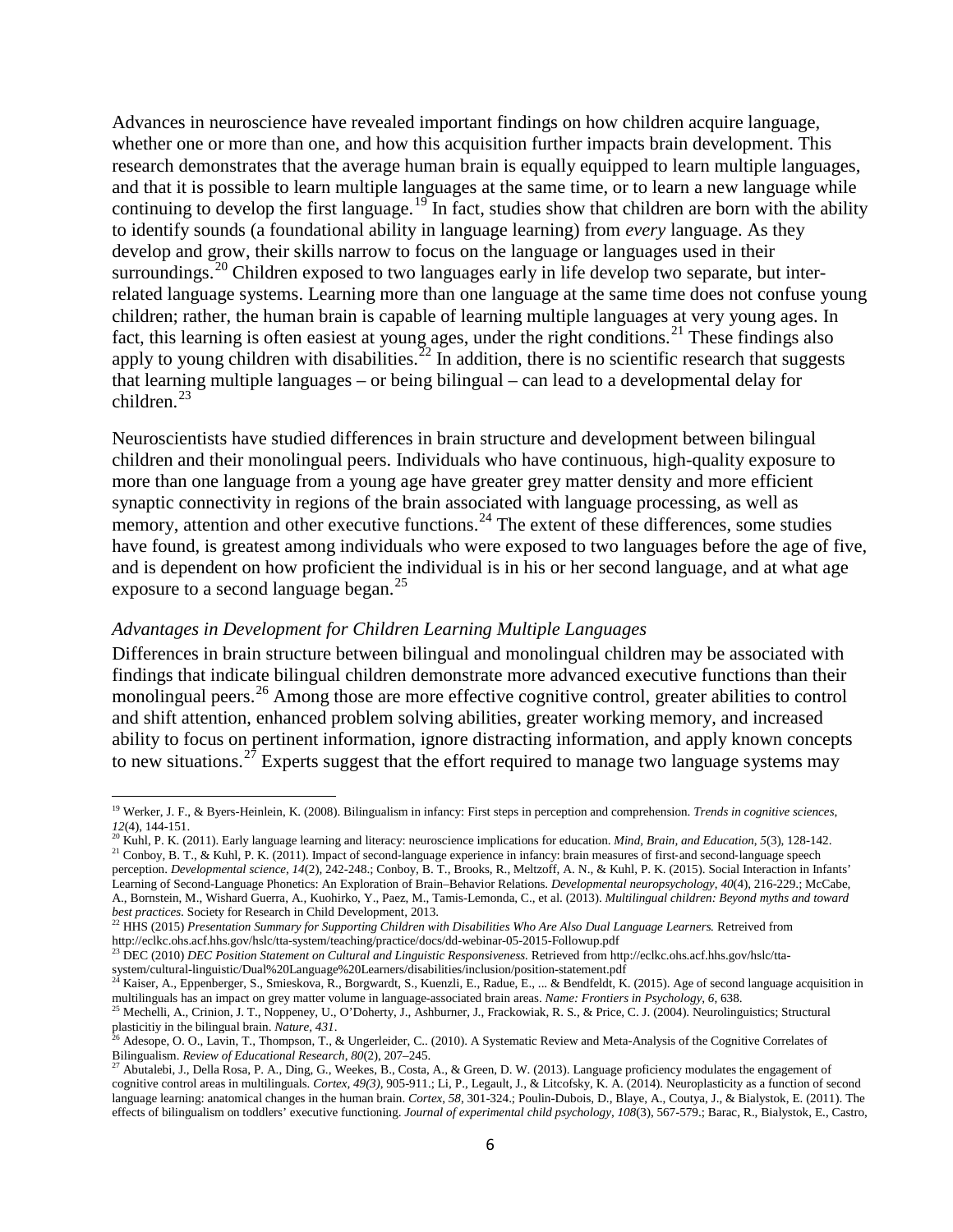contribute to enhanced executive functions. Children who are exposed to and speak two (or more) languages constantly have both languages activated in their minds.<sup>[28](#page-6-0)</sup> At any given time, the child must choose which language system to attend to, and which to inhibit, across a variety of daily situations.<sup>[29](#page-6-1)</sup> This constant need to attend to, choose between, and inhibit languages may transfer to other skill areas, including those areas of cognitive functioning described above. Executive functions are critical to school readiness because they represent "*how*" children learn, which is the foundation upon "*what*" children learn is built. Recent cognitive studies suggest that executive function differences between bilingual individuals and their monolingual peers, are present early in life, and persist through childhood and into adulthood. [30](#page-6-2)This advantage in executive functioning is primarily seen for children who are *balanced bilinguals* – those children who are exposed to and speak both languages approximately equally well. It is unclear whether the same advantages exist for children who are still learning their second language. $31$ 

A growing body of research also indicates that children who are DLLs may have advantages in social emotional development, including better self-regulation and fewer behavior problems, compared to their monolingual English speaking peers. Some studies find that these advantages in social emotional skills persist into elementary school, while others find that these skills are dependent on the English proficiency of children who are DLLs, with those who are more proficient in English displaying fewer externalized behavior problems over time, relative to those with less English proficiency. Other studies have found that children who are DLLs have social-emotional skills that are on par with their monolingual English peers. Though the mechanisms for this potential advantage are not fully understood, research indicates that maintenance of the home language has important cultural value in families,  $32$  and facilitates the development of closer relationships between children and their caregivers and peers.<sup>[33](#page-6-5)</sup> These relationships influence child well-being and the development of self-concept, positive social adjustment, and identity formation.<sup>[34](#page-6-6)</sup>

 $\overline{\phantom{a}}$ 

D. C., & Sanchez, M. (2014). The cognitive development of young dual language learners: A critical review. *Early Childhood Research Quarterly, 29*, 699-714.; Castro, D. C., Garcia, E. E., & Markos, A. M. (2008). *Dual language learners: Research informing policy.* Chapel Hill, NC: Frank Porter Graham Child Development Institute, Center for Early Care and Education Research-Dual Language Learners; Kovács, Á. M., & Mehler, J. (2009). Flexible learning of multiple speech structures in bilingual infants. *Science*, *325*(5940), 611-612; Yoshida, H. (2008). The cognitive consequences of early bilingualism. *Zero to Three*, *29*(2), 26-30; Bialystok, E. (2011). Reshaping the mind: the benefits of bilingualism.*Canadian Journal of* 

<span id="page-6-0"></span>Experimental Psychology/Revue canadienne de psychologie expérimentale, 65(4), 229.<br><sup>28</sup> Guttentag, R. E., Haith, M. M., Goodman, G. S., & Hauch, J. (1984). Semantic processing of unattended words by bilinguals: A test of t switch mechanism. *Journal of Verbal Learning and Verbal Behavior*, *23*(2), 178-188.

<span id="page-6-1"></span><sup>&</sup>lt;sup>29</sup> Martin-Rhee, M. M., & Bialystok, E. (2008). The development of two types of inhibitory control in monolingual and bilingual children. *Bilingualism: language and cognition*, *11*(01), 81-93.; Bialystok, E. (2001). *Bilingualism in development: Language, literacy, and cognition*. Cambridge University Press.

<span id="page-6-2"></span><sup>&</sup>lt;sup>30</sup> Ferjan Ramírez, N., Ramírez, R. R., Clarke, M., Taulu, S., & Kuhl, P. K. (2016). Speech discrimination in 11-month-old bilingual and monolingual infants: a magnetoencephalography study. *Developmental Science;* Arredondo, M. M., Hu, X. S., Satterfield, T., & Kovelman, I. (2015). Bilingualism alters children's frontal lobe functioning for attentional control. *Developmental science;* Abutalebi, J., Della Rosa, P. A., Green, D. W., Hernandez, M., Scifo, P., Keim, R., .. & Costa, A. (2011). Bilingualism tunes the anterior cingulate cortex for conflict monitoring. *Cerebral Cortex*; Stocco, A., & Prat,

<span id="page-6-3"></span>C. S. (2014). Bilingualism trains specific brain circuits involved in flexible rule selection and application. *Brain and language*, 137, 50-61.<br><sup>31</sup> Espinosa, L. M. (2013). *PreK-3<sup>rd</sup>: Challenging Common Myths about Dual* for Child Development.

<span id="page-6-4"></span><sup>&</sup>lt;sup>32</sup> August, D., & Shanahan, T. (2006). Developing literacy in second-language learners: Report of the National Literacy Panel on language-minority children and youth. Mahwah, NJ: Erlbaum.

<span id="page-6-5"></span><sup>&</sup>lt;sup>33</sup> Halle, T. G., Whittaker, J. V., Zepeda, M., Rothenberg, L., Anderson, R., Daneri, P. & Buysse, V. (2014). The social–emotional development of dual language learners: Looking back at existing research and moving forward with purpose. *Early Childhood Research Quarterly*, *29*(4), 734-749; Espinosa, L. M. (2013). Early education for dual language learners: Promoting school readiness and early school success. Washington, DC: Migration Policy Institute; Child Trends Databank. (2014). Dual Language Learners. Available at: http://www.childtrends.org/?indicators=dual-language-learners - See more at[: http://www.childtrends.org/?indicators=dual-language-learners#\\_ednref5;](http://www.childtrends.org/?indicators=dual-language-learners%23_ednref5) Office of Head Start. (2008). Dual language learning: What does it take? Washington, DC: Administration for Children and Families, U.S. Department of Health and Human Services. - See more at:<br>http://www.childtrends.org/?indicators=dual-language-learners#\_ednref5.

<span id="page-6-6"></span><sup>&</sup>lt;sup>t</sup> E. Bialystok - Bilingualism in development: Language, literacy, and cognition. Cambridge University Press, New York, NY (2001); Espinosa, L.M. (2006). *Young English language learners in the U.S*. Parents as Teacher News. Fall 2006.; D.K. Oller, L. Jarmulowicz Language and literacy in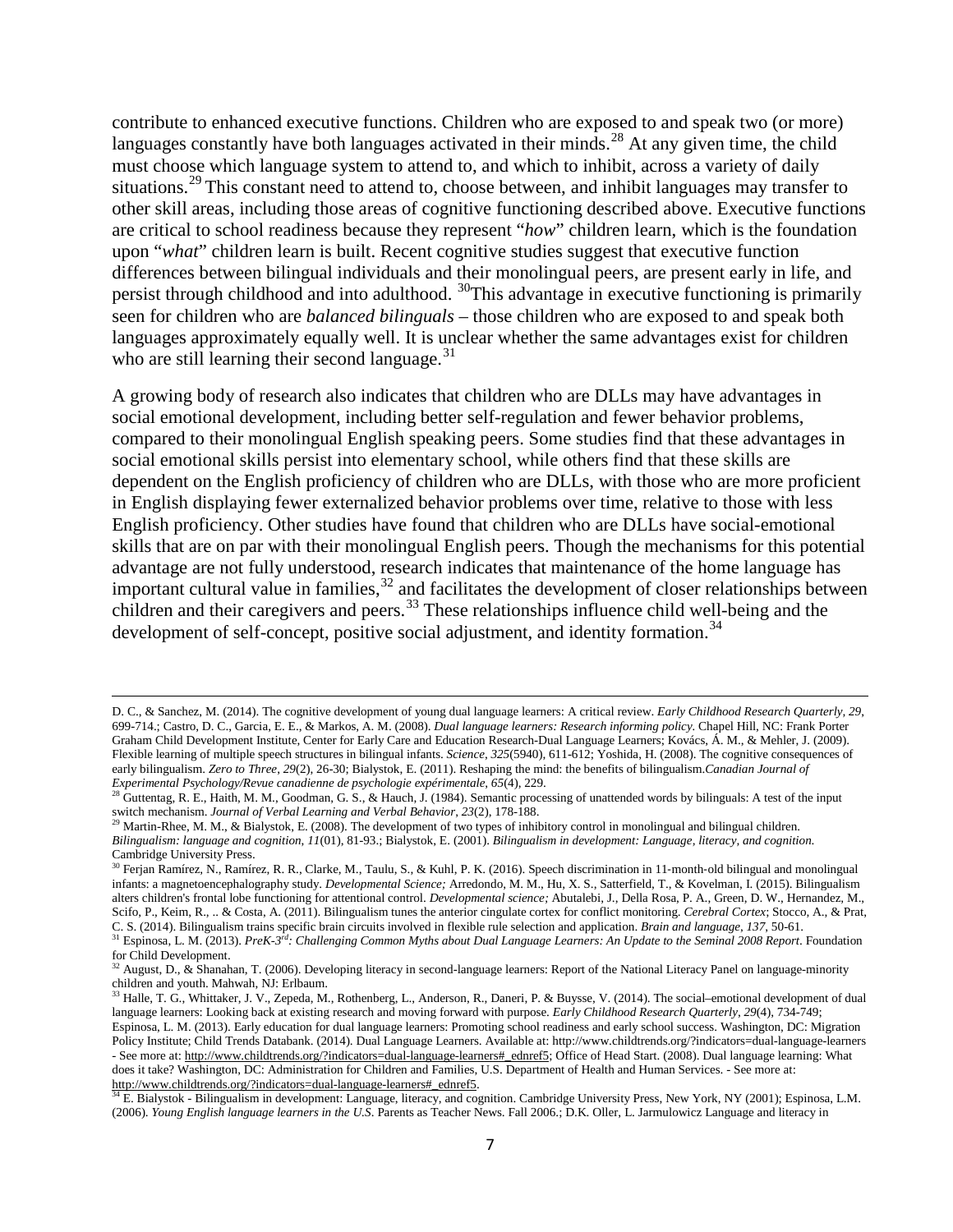In the case of AIAN children, immersion programs that blend Native language, culture, and traditions in instruction may contribute to improvements for children in educational achievement, family involvement, and social-emotional skills through the support of cultural identity.

#### *Gaps in Achievement for Children who are DLLs*

 $\overline{\phantom{a}}$ 

Long-term educational performance data is not readily available for the broader group of DLLs; there is data and research, however, that speaks to the educational achievement of ELs. Therefore, most of the research in this section draws on the group of children that are categorized as ELs. Despite potential advantages in certain executive functions and social-emotional skills for bilingual children, research indicates that in the U.S., there is still a stubborn achievement gap between these children and their monolingual English speaking peers.<sup>35</sup> On average, children who are DLLs enter kindergarten behind their peers, particularly in the areas of language, literacy, and math. Research is inconsistent on the developmental trajectories of these children across elementary school – some find that there are increasing disparities between these groups in academic achievement as they progress through school, including higher high school and college drop-out rates,<sup>36</sup> while others find that children who are DLLs narrow the achievement gap in certain skill areas in elementary school.<sup>[37](#page-7-2)</sup> The discrepancies in these findings may result from the fact that school readiness and achievement patterns vary greatly depending on many factors. For instance, children who are DLLs who are more proficient in English at kindergarten entry,[38](#page-7-3) or who come from families of higher-socioeconomic status (SES), appear to do well in elementary school, relative to other groups of children who are DLLs.<sup>39</sup> Further, inconsistent research findings may also be related to the lack of long-term data on educational outcomes for children who are ELs, due to the "revolving door" issue: As ELs achieve English language proficiency, they exit the EL subgroup and thus, data on academic achievement and high school graduation for these children is often no longer easily identifiable.

Importantly, many of the studies on this topic have failed to separate SES from dual language learner status. The few studies that have successfully separated these two variables have concluded that family income and education play a larger role in children's outcomes than whether or not they are DLLs.<sup>[40](#page-7-5)</sup> Research on children who are monolingual English speakers indicates that children from low-income families are exposed to fewer words and engage in lower-quality caregiver-child interactions than their peers from higher-income backgrounds. This phenomenon is referred to as

bilingual children in the early school years E. Hoff, M. Shatz (Eds.), Blackwell handbook of language development, Blackwell Publishing, Malden, MA (2007), pp. 368-386.

<span id="page-7-0"></span><sup>&</sup>lt;sup>35</sup> Murphey, D. (2014). *The Academic Achievement of English Language Learners: Data for the U.S. and Each of the States. Child Trends Research* Brief.

<span id="page-7-1"></span><sup>&</sup>lt;sup>36</sup> Espinosa, L. M. (2013). PreK-3rd: Challenging common myths about dual language learners: An update to the Seminal 2008 Report. *New York*, NY: *Foundation for Child Development*.

<span id="page-7-2"></span><sup>&</sup>lt;sup>37</sup> Lesaux, N. K., Rupp, A. A., & Siegel, L. S. (2007). Growth in the reading skills of children from diverse linguistic backgrounds: Findings from a 5year longitudinal study. *Journal of Educational Psychology, 99*, 821-834.

<span id="page-7-3"></span><sup>&</sup>lt;sup>38</sup> Halle, T., Hair, E., Wandner, L., McNamara, M., & Chien, N. (2012). Predictors and outcomes of early versus later English language proficiency among English language learners. *Early childhood research quarterly*, 27(1), 1-20.<br><sup>39</sup> Espinosa, L. M. (2013). PreK-3<sup>rd</sup>: Challenging Common Myths about Dual Language Learners: An Update to the Seminal 2008 Report. Foun

<span id="page-7-4"></span>for Child Development.

<span id="page-7-5"></span> $^{40}$  Halle, T., Whittaker, J. V., Zepeda, M., Rothenberg, L., Wessel, J., Anderson, R., Buysse, V. (2014). The social-emotional development of dual language learners: Looking back at existing research and moving forward with purpose. *Early Childhood Research Quarterly, 29*, 734-749.; Winsler, A., Burchinal, M. R., Tien, H-C., Peisner-Feinberg, E., Espinosa, L., Castro, D…De Feyter, J. (2014). Early development among dual language learners: The roles of language use at home, maternal immigration, country of origin, and socio-demographic variables. *Early Childhood Research Quarterly, 29*, 750-764.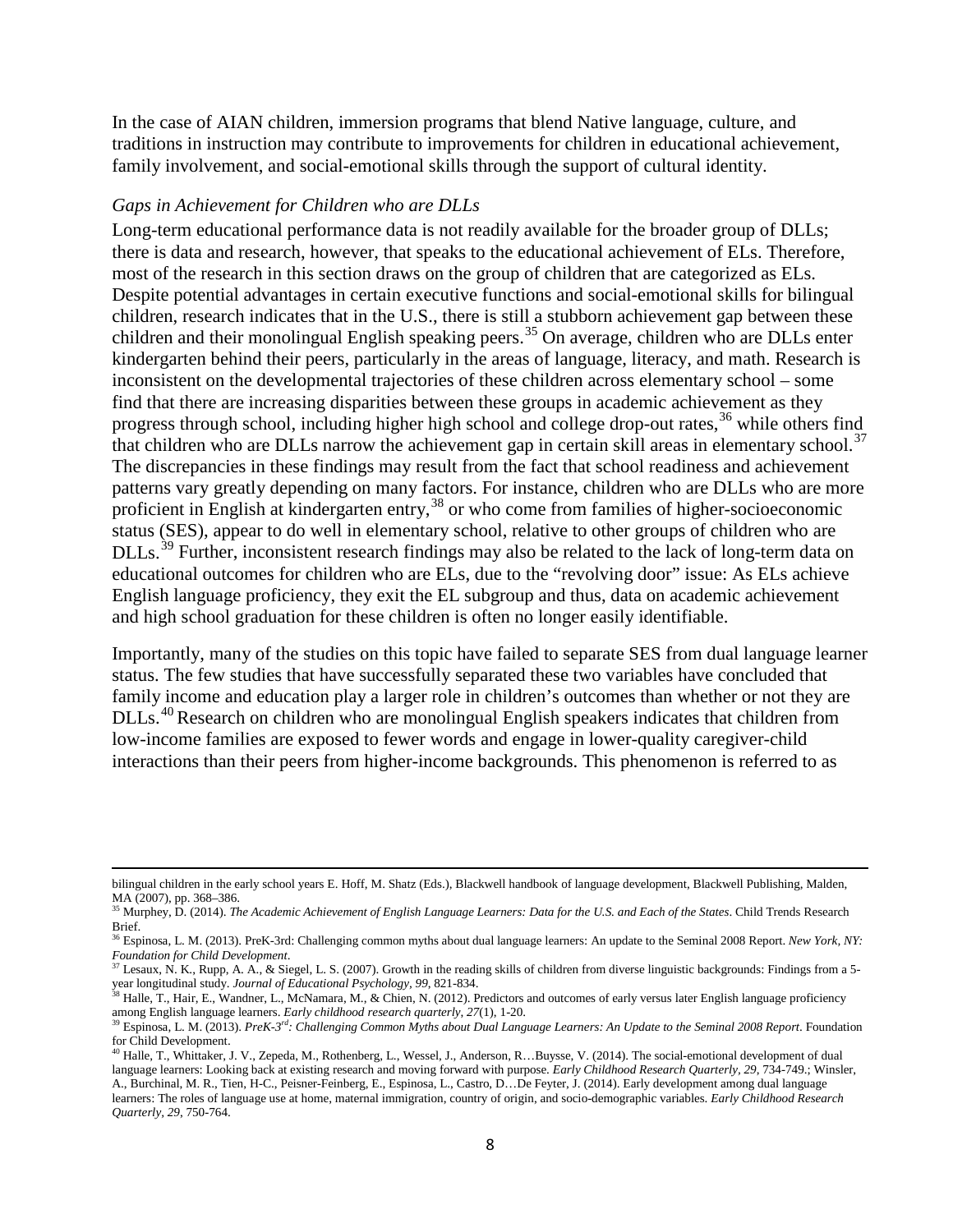"the word gap."[41](#page-8-0) A similar phenomena may exist in lower-income families who also happen to speak a language other than English at home, though more research is needed in this area.

The lack of proven instructional practices and evidence-based models that effectively support the development and learning of children who are DLLs is also a contributor to the achievement gap. Early childhood systems cannot prepare children for school and set them up for success once they arrive without implementing policies and practices that are based on evidence and are effective for supporting the development of language and learning more broadly. Not recognizing children's cultures and languages as assets may also play a role in the achievement gap. Research suggests that the low social prestige of minority languages in the U.S., particularly for low-income families, may contribute to this gap as well. In countries where two or more languages have social prestige and bilingualism is common, achievement gaps between monolinguals and bilinguals, holding other variables constant, are much less pronounced, if they exist at all. $^{42}$  $^{42}$  $^{42}$ 

### *Language Development of Young DLLs*

Research indicates that there are supports we can offer young children who are DLLs at home and in early learning contexts to help prepare them for school and promote their academic achievement. High-quality, intentional, and consistent exposure to the home language and to English can set children on a positive trajectory toward school success *and* bilingualism, a desirable trait in the job market. Language growth in bilingual children is associated with the quality and quantity of language exposure they experience in each language.<sup>43</sup> "Language exposure" is directing speech to children through reading, singing, or talking. There are several features of language exposure that determine its quality. The adults who are exposing children to language should be proficient in or comfortable speaking the language they are using. When adults speak to children in a language they are not proficient in or do not feel comfortable speaking, they may provide lower-quality language input, including speaking less, avoiding complex concepts, and using limited vocabulary.<sup>[44](#page-8-3)</sup>

The quality of adult-child interactions is also critical and an important contributor to children's development. High-quality interactions are social in nature, and encompass features like child directed speech; adult responsivity to child cues and interests; joint engagement or sharing interest and enjoyment, verbally or nonverbally; and the fluency and connectedness of each conversational exchange.<sup>[45](#page-8-4)</sup> Frequency of these interactions is also important. Each time a parent or caregiver engages in a high-quality interaction with a child, it builds and strengthens important connections in the child's malleable brain, which in turn, impacts development and learning. These interactions are enabled by securely attached relationships, and can happen with all of the adults in a child's life, and across all settings where a child spends time. These interactions predict language development and

<span id="page-8-0"></span><sup>41</sup> Hart, B., & Risley, T. R. (1999). *The Social World of Children: Learning To Talk*. Paul H. Brookes Publishing Co., PO Box 10624, Baltimore, MD 21285-0624.  $\overline{\phantom{a}}$ 

<span id="page-8-1"></span> $^{42}$  Gathercole, V.C.M., & Thomas, E.M. (2009). Bilingual first-language development: Dominant language takeover, threatened minority language take-up. Bilingualism: Language and Cognition, 213–237.; Hoff, E. (2013). Interpreting the early language trajectories of children from low-SES and language minority homes: Implications for closing achievement gaps. *Developmental psychology*, *49*(1), 4-14.

<span id="page-8-2"></span> $^{43}$  Ferjan Ramírez, N., Ramírez, R. R., Clarke, M., Taulu, S., & Kuhl, P. K. (2016). Speech discrimination in 11-month-old bilingual and monolingual infants: a magnetoencephalography study. *Developmental Science*

<span id="page-8-3"></span><sup>&</sup>lt;sup>44</sup> Gathercole, V.C.M., & Thomas, E.M. (2009). Bilingual first-language development: Dominant language takeover, threatened minority language take-up. Bilingualism: Language and Cognition, 213–237.

<span id="page-8-4"></span><sup>&</sup>lt;sup>45</sup> Hirsh-Pasek, K., Adamson, L. B., Bakeman, R., Owen, M. T., Golinkoff, R. M., Pace, A., ... & Suma, K. (2015). The contribution of early communication quality to low-income children's language success. *Psychological science*, *26*(7), 1071-1083.; Hirsh-Pasek, K., Adamson, L. B., Bakeman, R., Owen, M. T., Golinkoff, R. M….Suma, K. (2015). The contribution of early communication quality to low-income children's language success. *Psychological Science, 26*, 1071-1083.; Goldstein, M. H., & Schwade, J. A. (2008). Social feedback to infants' babbling facilitates rapid phonological learning. *Psychological Science, 19*, 515-523.; Kuhl, P. K. (2007). Is speech learning 'gated' by the social brain? *Developmental science*, *10*(1), 110-120.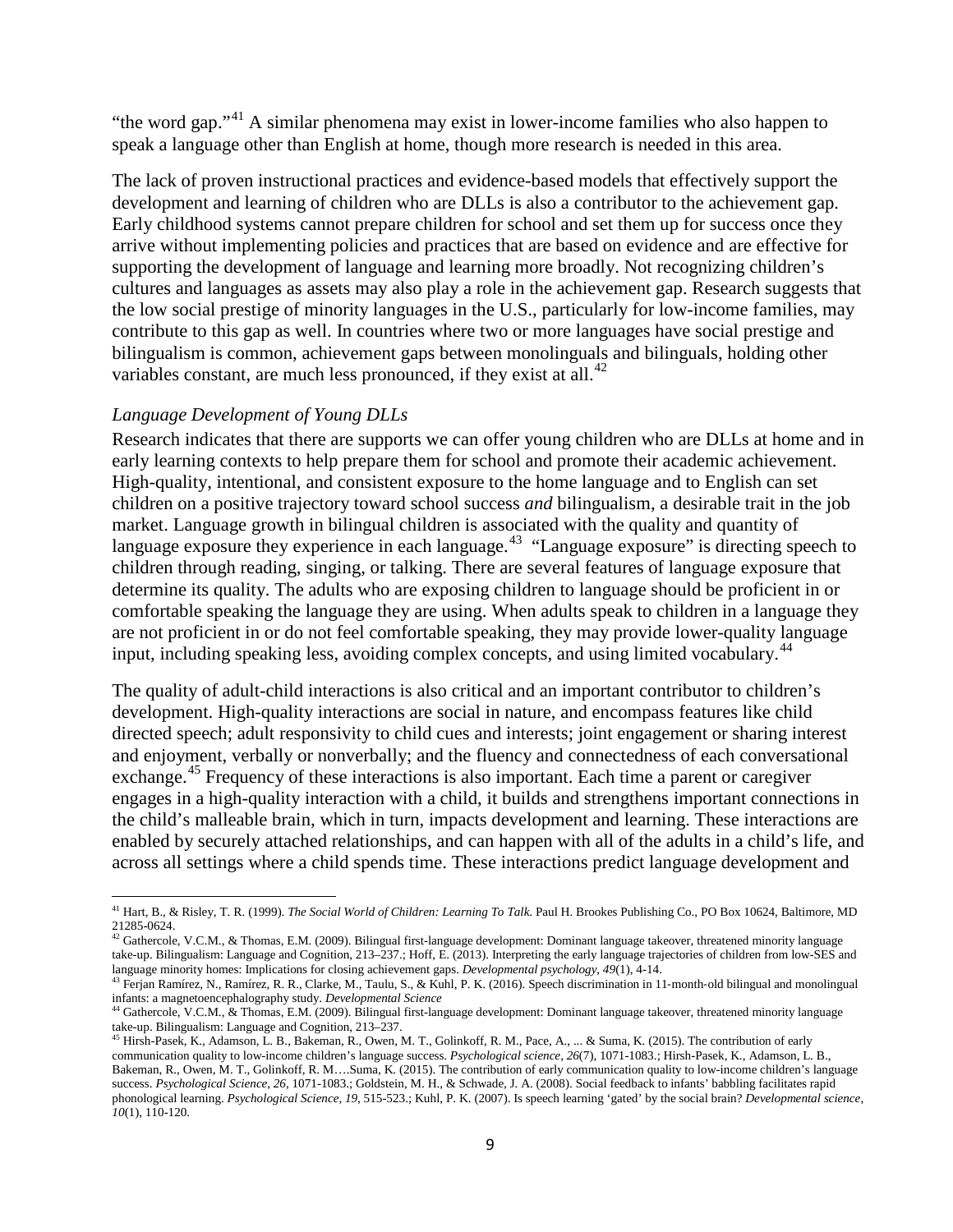school success later in life.<sup>46</sup> DLLs who have rich language experiences in their home language, and as such have strong competencies in their first language, tend to develop strong second language competencies.[47](#page-9-1) That is, research indicates that strong home language skills help build- and transfer to- developing English language skills. <sup>[48](#page-9-2)</sup>

#### *DLLs and Participation in High-Quality Early Childhood Programs*

There is ample evidence that participation in high-quality early childhood programs is beneficial for children's learning and development, and can reduce achievement gaps.<sup>49</sup> Supporting children early helps set them on a positive trajectory that may reduce the need for more costly interventions later in life. Children from low-income families who attend high-quality early learning programs show more advanced skills in a variety of developmental domains upon kindergarten entry, compared to peers from similar backgrounds that did not attend such programs.<sup>50</sup> Children who are DLLs also benefit from high-quality early education.<sup>[51](#page-9-5)</sup> In fact, studies suggest that children who are DLLs, particularly those who are less proficient in English, may benefit more from participation in high-quality early learning programs relative to their peers. $52$ 

Additionally, research finds that if given access to a comprehensive high-quality program, like Head Start, parents and families of children who are DLLs are *more* likely to enroll in, and their children are more likely to attend the program, compared to their monolingual English-speaking peers.<sup>[53](#page-9-7)</sup>

#### *Approaches for Supporting the Language Development of DLLs in Early Education Programs*

Multiple bodies of literature – including developmental and cognitive psychology, education research, and neuroscience – point to the benefits of supporting the home language of young children who are DLLs, alongside their English language development, in early childhood settings.<sup>54</sup> Though much of the research on specific language models within learning settings has been focused on and conducted in the K-12 space, there have been some studies conducted with preschoolers in early childhood programs. Many of these have examined the differences between variations of English only or English immersion models and variations of bilingual or "dual immersion" models. In an English only or English immersion model, children who are DLLs are placed in a setting where English is the only language used in the classroom for instruction, with little to no support for home language development. There are several bilingual models for instructing children who are DLLs which offer varying levels of support for and use of the non-English language. In dual immersion

<span id="page-9-0"></span><sup>&</sup>lt;sup>46</sup> Hoff, E. (2013). Interpreting the early language trajectories of children from low-SES and language minority homes: Implications for closing achievement gaps. *Developmental psychology*,  $49(1)$ ,  $4-14$ .

<span id="page-9-1"></span>Sparks RL, Patton J, Ganschow L, Humbach N, Javorsky J. Early first-language reading and spelling skills predict later second-language reading and spelling skills. Journal of Educational Psychology. 2008;100(1):162–174. doi: 10.1037/0022-0663.100.1.162.

<span id="page-9-2"></span><sup>&</sup>lt;sup>48</sup> Carlo, M., Barr, C., August, D., Calderon, M., & Artzi, L. (2014). Language of instruction as moderator for transfer of reading comprehension skills among Spanish-speaking English language learners. B*ilingual Research Journal*, *37*(3), 287-310.; Luo, Y. C., Chen, X., & Geva, E. (2014). Concurrent and longitudinal cross-linguistic transfer of phonological awarenesss and morphological awareness in Chinese-English bilingual children. Written Language and Literacy, 17, 89-115; Ramirez, G. (2011). Cross- language transfer of morphological awareness in Chinese-English bilnguals. Journal of Research in Reading, 34, 23-42.

<span id="page-9-3"></span><sup>49</sup> Yoshikawa, H., Weiland, C., Brooks-Gunn, J., Burchinal, M. R., Espinosa, L. M., Gormley, W. T…Zaslow, M. J. (2013). *Investing in our future: The evidence base on preschool education*. Foundation for Child Development; Society for Research in Child Development. <sup>50</sup> Ibid.

<span id="page-9-5"></span><span id="page-9-4"></span><sup>51</sup>Buysse, V., Peisner-Feinberg, E., Páez, M., Hammer, C. S., & Knowles, M. (2014). Effects of early education programs and practices on the development and learning of dual language learners: A review of the literature. *Early Childhood Research Quarterly*, *29*(4), 765-785.; Gormley, W. T.

<span id="page-9-7"></span><span id="page-9-6"></span>

<sup>(2008).</sup> The Effects of Oklahoma's Pre-K Program on Hispanic Children\*. Social Science Quarterly, 89(4), 916-936.<br><sup>52</sup> Gormley, W. T. (2008). The Effects of Oklahoma's Pre-K Program on Hispanic Children\*. Social Science Qua Cohort.; Halle, T., Hair, E., Wandner, L., McNamara, M., & Chien, N. (2012). Predictors and outcomes of early versus later English language proficiency among English language learners. *Early childhood research quarterly*,

<span id="page-9-8"></span>McCabe, A., Bornstein, M., Wishard Guerra, A., Kuohirko, Y., Paez, M., Tamis-Lemonda, C., et al. (2013). Multilingual children: Beyond myths *and toward best practices*. Society for Research in Child Development.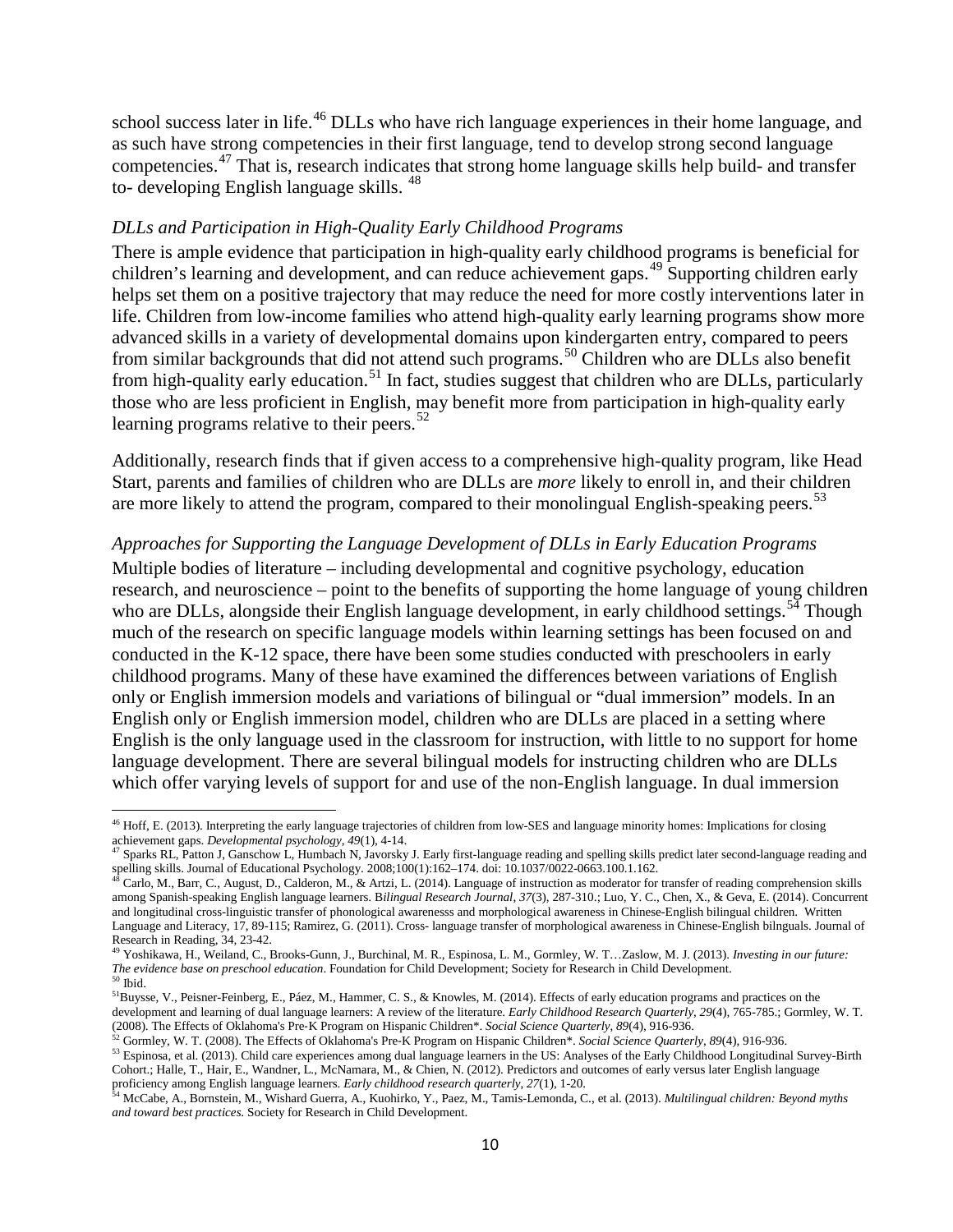models, two languages are used intentionally to interact with and instruct children with the goal of supporting academic achievement and bilingual and biliterate development. These models differ from other bilingual models in that DLLs and their monolingual English-speaking peers learn together and both receive instruction in two languages.<sup>[55](#page-10-0)</sup>

Studies have found that high-quality preschool and elementary school dual immersion models can produce favorable cognitive, achievement, and social outcomes for children who are DLLs and their monolingual English-speaking peers.<sup>56</sup> In particular, studies examining variations of dual immersion models in preschool programs indicate that children who are DLLs in such programs do as well or better on English language skills and significantly better on home language skills, than their peers in settings where only English is used.<sup>57</sup> Age of exposure to the second language also appears to matter. In one study, children who were exposed to two languages before the age of three performed better in reading, phonological awareness, and competence in both languages in elementary school, compared to their peers who were exposed to their second language after the age of three.<sup>[58](#page-10-3)</sup> Research further indicates that preschool-age DLLs who receive more instruction in their home language, within high quality early learning settings, do better in reading and math, compared to their DLL peers who receive less home language support.[59](#page-10-4) One study examining preschool and early elementary aged children found no gap or significant differences in achievement gains between native English speakers who receive English-only instruction, and native Spanish speakers in a dual immersion model.<sup>[60](#page-10-5)</sup> A longitudinal study of more than 200,000 elementary-age children examining models of instruction with varying exposure to English and children's home language suggested that those placed in variations of English immersion programs, with little to no home language support, demonstrated the lowest achievement, whereas children in bilingual programs scored the highest and were the most likely to reach achievement national norms, in both English and their home

<span id="page-10-0"></span><sup>55</sup> U.S. Department of Education. (2015). Dual Language Education Programs: Current State Policies and Practices. Washington, DC: U.S. Department of Education, Office of English Language Acquisition.

<span id="page-10-1"></span><sup>56</sup> Barnett, W. S., Yarosz, D., Thomas, J., Jung, K., & Blanco, D. (2007). Two-way and monolingual English immersion in preschool education: An experimental comparison. *Early Childhood Research Quarterly 22*, 277–293.; Howard, E. R., Christian, D., & Genesee, F. (2004). *The Development of Bilingualism and Biliteracy from Grade 3 to 5: A Summary of Findings from the CAL/CREDE Study of Two-Way Immersion Education*. Santa Cruz, CA: CREDE, University of California at Santa Cruz.; Thomas, W. P., & Collier, V. P. (2002). *A National Study of School Effectiveness for Language Minority Students' Long-term Academic Achievement*. Center for Research on Education, Diversity and Excellence; Collier, V. P., & Thomas, W. P. (2009). *Educating English learners for a transformed world*. Dual Language Education of New Mexico/Fuente Press; López, M. G., & Tashakkori, A. (2004). Effects of a two-way bilingual program on the literacy development of students in kindergarten and first grade. *Bilingual Research Journal*, *28*(1), 19-34.; Senesac, B. V. K. (2002). Two-way bilingual immersion: A portrait of quality schooling. *Bilingual Research Journal*, *26*(1), 85-101.; Durán, L. K., Roseth, C. J., & Hoffman, P. (2010). An experimental study comparing English-only and transitional bilingual education on Spanishspeaking preschoolers' early literacy development. *Early Childhood Research Quarterly*, *25*(2), 207-217.; McCabe, A., Bornstein, M., Wishard Guerra, A., Kuohirko, Y., Paez, M., Tamis-Lemonda, C., et al. (2013). *Multilingual children: Beyond myths and toward best practices*. Society for Research in Child Development Barac, R., Bialystok, E., Castro, D. C., & Sanchez, M. (2014). The cognitive development of young dual language learners: A critical review. *Early Childhood Research Quarterly, 29*, 699-714.; Valentino, R. A., & Reardon, S. F. (2015). Effectiveness of four instructional programs designed

<span id="page-10-2"></span>to serve English Learners: Variations by ethnicity and initial English proficiency. *Educational Evaluation and Policy Analysis*.<br><sup>57</sup> Vitello, V., Downer, J., & Williford, A. (2011). Preschool classroom experiences of dua funded programs in 11 states. In C. Howes, J. Downer, & R. Pianta (Eds.) Dual language learners in the early childhood classroom. Pp. 45-68. Baltimore, MD. Brookes Publishing.; Farver, J., Lonigan, C., & Eppe, S. (2009). Effective early literacy skill development for young Spanish speaking English language learners: An experimental study of two methods. Child Development, 80, 703-719; Barnett, W. S., Yarosz, D., Thomas, J., Jung, K., & Blanco, D. (2007). Two-way and monolingual English immersion in preschool education: An experimental comparison. *Early Childhood Research Quarterly 22*, 277–293.; Valentino, R. A., & Reardon, S. F. (2015). Effectiveness of four instructional programs designed to serve English Learners: Variations by ethnicity and initial English proficiency. *Educational Evaluation and Policy Analysis.*

<sup>58</sup> Kovelman, I., Baker, S., & Pettito, L. (2008). Age of first bilingual language exposure as a new window into bilingual reading development.

<span id="page-10-4"></span><span id="page-10-3"></span>Bilingualism: Language and Cognition, 11, 203-223.<br><sup>59</sup> Burchinal M,, Field S., López M. L., Howes, C., & Pianta, R. (2012). Instruction in Spanish in pre-kindergarten classrooms and child outcomes for<br>English language lea

<span id="page-10-5"></span>Stipek, D., Ryan, R., & Alarcón, R. (2001). Bridging research and practice to develop a two-way bilingual program. Early Childhood Research *Quarterly*, *16*(1), 133-149.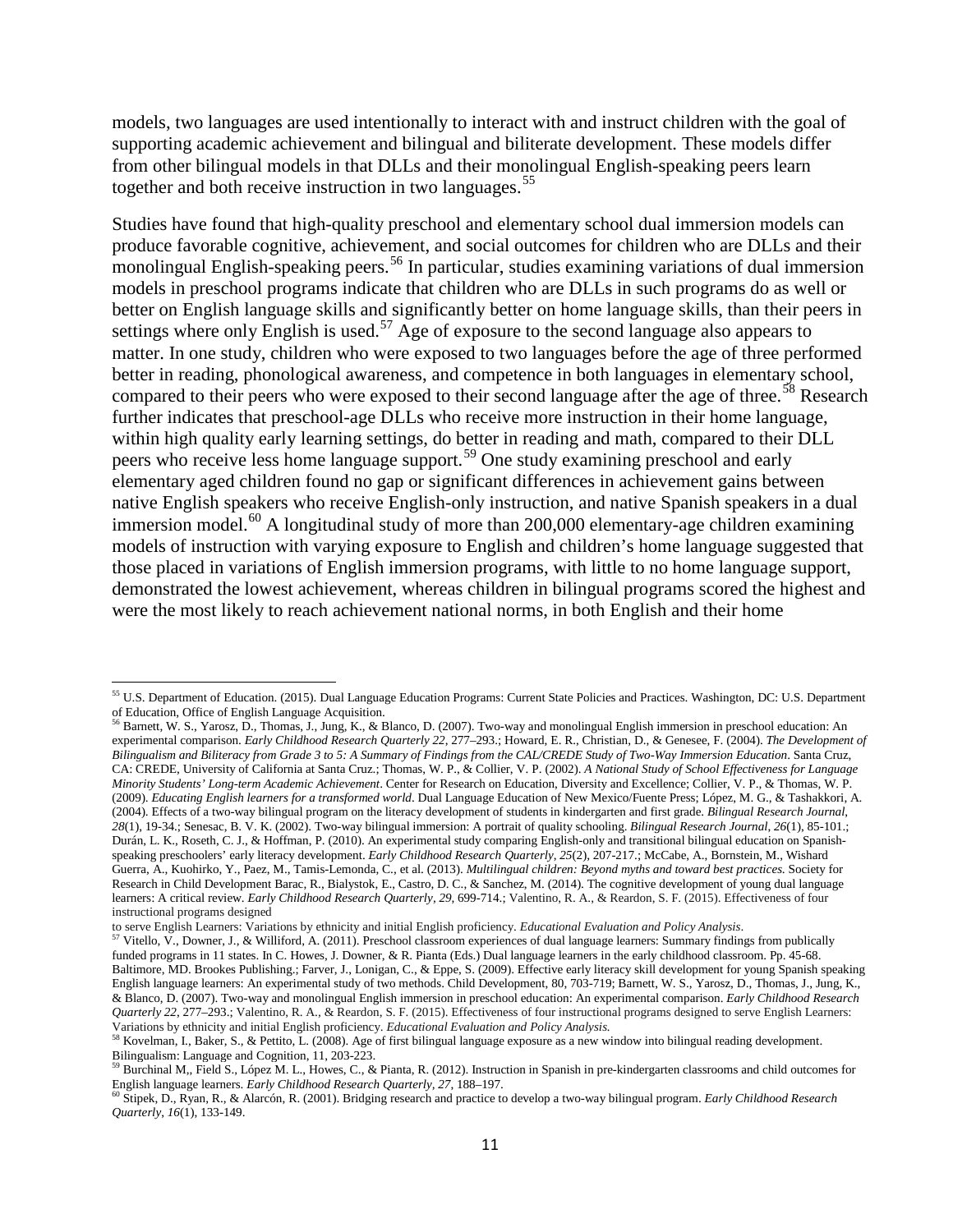language.<sup>[61](#page-11-0)</sup> More recently, researchers conducted a longitudinal, random assignment study to investigate language use models in Portland Public Schools. The study followed children from kindergarten through middle school and found that children in dual immersion programs outperformed their peers in English reading in fifth and eighth grade, and that English learners in these programs were more likely to become proficient in English.<sup>[62](#page-11-1)</sup> Research also indicates that variations of dual immersion models can yield positive social benefits for children, such as facilitating friendships between peers of different cultural and linguistic backgrounds.<sup>63</sup>

Taken together, research on language use in early childhood programs, and on the aforementioned benefits of supporting home language development, including fostering bilingualism, <sup>[64](#page-11-3)</sup> maintaining cultural connections and communication with family members,<sup>[65](#page-11-4)</sup> and the transferability of home language skills to English language acquisition,<sup>[66](#page-11-5)</sup> suggests that systematic and deliberate exposure to English, paired with supporting home language development within high quality early childhood settings, can result in strong, positive outcomes for children who are DLLs, as well as positive outcomes for native English speakers.<sup>[67](#page-11-6)</sup>

#### *Children who are DLLs with Disabilities*

l

Limited data and research exist on children who are DLLs with disabilities. However, there is a body of research and data on ELs with disabilities in grades K-12. Therefore, this section focuses on the existing research on ELs. Based on reported data, 9.3 percent of all K-12 students are ELs and 8.5 percent of students with disabilities are ELs.<sup>[68](#page-11-7)</sup> Despite this, there is a limited body of research that examines the development of this population. Without appropriate training and familiarity with dual language development and the language acquisition process, it may be difficult for educators and specialists to distinguish between a delay due to a disability, as opposed to a delay due to the language acquisition process. $69$ 

Instruction for young children who are DLLs and who also have a disability under IDEA should take into account their specific early intervention or special education and related services needs, as well

<span id="page-11-0"></span><sup>61</sup> Thomas, W. P., & Collier, V. P. (2002). *A national study of school effectiveness for language minority students' long-term academic achievement*.

<span id="page-11-1"></span>Center for Research on Education, Diversity and Excellence<br><sup>62</sup> Steel, J., Slater, R., Zamarro, G., Miller, T., Lee, J., Burkheiser, S. & Bacon, M. (2015). The Effect of Dual-Language Immersion on Student Achievement: Evidence from Lottery Data.

<span id="page-11-2"></span><sup>&</sup>lt;sup>63</sup> Thomas, W. P., & Collier, V. P. (2003). The multiple benefits of dual language: Dual language programs educate both English learners and native English speakers without incurring extra costs. *Educational Leadership*, *61*(2), 61-64.

<span id="page-11-3"></span><sup>&</sup>lt;sup>64</sup> Adesope, O. O., Lavin, T., Thompson, T., & Ungerleider, C.. (2010). A Systematic Review and Meta-Analysis of the Cognitive Correlates of Bilingualism. *Review of Educational Research*, *80*(2), 207–245.; Bialystok, E. (2001). *Bilingualism in development: Language, literacy, and cognition*. Cambridge University Press.

<span id="page-11-4"></span><sup>65</sup> Espinosa, L. M. (2013). *PreK-3rd: Challenging Common Myths about Dual Language Learners: An Update to the Seminal 2008 Report*. Foundation for Child Development.; August, D., & Shanahan, T. (2006). *Developing literacy in second-language learners: Report of the National Literacy Panel on language-minority children and youth*. Mahwah, NJ: Erlbaum

<span id="page-11-5"></span><sup>&</sup>lt;sup>66</sup> Hoff, E. (2013). Interpreting the early language trajectories of children from low-SES and language minority homes: Implications for closing achievement gaps. *Developmental psychology*, *49*(1), 4-14.; Sparks, R. L., Patton, J., Ganschow, L., Humbach, N., & Javorsky, J. (2008). Early firstlanguage reading and spelling skills predict later second-language reading and spelling skills. *Journal of Educational Psychology, 100,* 162–174. <sup>67</sup> McCabe, A., Bornstein, M., Wishard Guerra, A., Kuohirko, Y., Paez, M., Tamis-Lemonda, C., et al. (2013). *Multilingual children: Beyond myths* 

<span id="page-11-6"></span>*and toward best practices*. Society for Research in Child Development, 2013; Halle, T., Hair, E., Wandner, L., McNamara, M., & Chien, N. (2012). Predictors and outcomes of early versus later English language proficiency among English language learners. *Early childhood research quarterly*, *27*(1), 1-20.; Kuhl, P. K. (2011). Early language learning and literacy: neuroscience implications for education. *Mind, Brain, and Education*, *5*(3), 128-

<sup>142;</sup> August, D., & Shanahan, T. (2006). Developing literacy in second-language learners: Report of the National Literacy Panel on language-minority children and youth. Mahwah, NJ: Erlbaum.

<span id="page-11-7"></span><sup>68</sup> Watkins, E, Kline Lku, K. (2013) *Who are English Language Learners with Disabilities?* Retrieved from the Web site of the Institute on Community Integration, University of Minnesota [\(http://ici.umn.edu/products/impact/261\)](https://ici.umn.edu/products/impact/261/default.html). Citation: Liu, K., Watkins, E., Pompa, D., McLeod, P., Elliott, J. & Gaylord, V. (Eds). (Winter/Spring 2013).*Impact: Feature Issue on Educating K-12 English Language Learners with Disabilities, 26*(1). [Minneapolis: University of Minnesota, Institute on Community Integration].

<span id="page-11-8"></span><sup>&</sup>lt;sup>69</sup> Artiles, A. J. & Klingner, J. K. (2006). Forging a knowledge base on English language learners with special needs: Theoretical, population, and technical issues. *Teachers College Record, 108*, 2187-2194.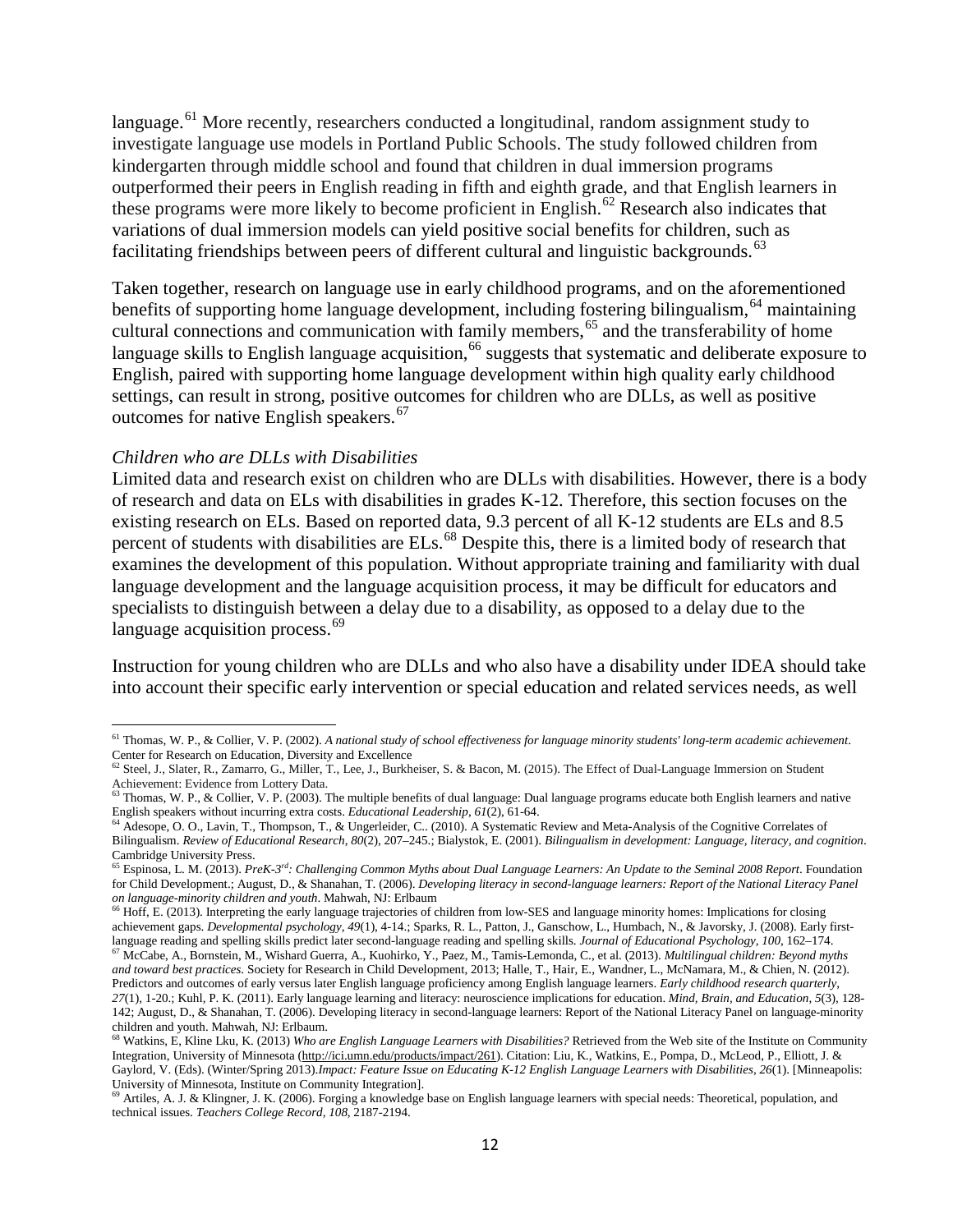as their language needs. As with all children who are DLLs, it is critical that teachers working with these children have an understanding of the second language acquisition process, and how this might be influenced by the child's individual development, and their disability.<sup>[70](#page-12-0)</sup> For instance, if there is a disability, it should be present in both languages, not just in English.

### **Challenges in Policy and Practice**

The early childhood system has not universally implemented appropriate policies or practices to foster the teaching, learning and development of children who are DLLs, as evidenced by pervasive gaps in development and school readiness between some subgroups of DLLs and their peers. While some States and communities have made significant strides in their efforts to support the development of young children who are DLLs, others are lagging behind. Several challenges contribute to this. Among them are:

- **A Deficit-Based View of Bilingualism:** In some States, communities, early education programs, and schools, being bilingual may be perceived as a risk factor, as opposed to a strength. The extent to which bilingualism is valued or devalued, and thus supported or thwarted, however, seems to be based on many factors, including ethnic and racial background, immigrant status, and socio-economic status. Community norms may also play a role. Children who arrive at school with the natural asset of bilingualism are often not sufficiently supported in their bilingual development, and instead only supported in their English language acquisition; as a result, their home language skills deteriorate. At the same time, there is growing popularity for dual immersion programs that promote dual language development, where both languages are supported; but many of these models are more accessible to higher-income families. Furthermore, in an effort to have their children quickly adapt and assimilate to the broader culture in the U.S., or to avoid the stigma often associated with having a home language other than English, families may prioritize the learning of English for their young DLLs, and children may inadvertently lose their home language.<sup>[71](#page-12-1)</sup>
- **The Lack of Workforce Professional Development and the Shortage of Linguistic Diversity in the Workforce:** There is a lack of cultural and linguistic diversity among the qualified early childhood workforce. The workforce is being tasked with serving an increasingly diverse pool of young children and families. Language and cultural barriers between educators and the families they serve can have significant impacts on family engagement, communication with children, and effective teaching practices, and make it more difficult for young children who are DLLs, on a broad scale, to receive the learning and developmental supports they need to thrive. The early childhood workforce faces significant barriers to accessing professional development in general, such as cost. In addition, the lack of available pre-service or in-service professional development opportunities that are specific to supporting the learning and development of children who are DLLs is another challenge. There is also a shortage in qualified bilingual early educators, which may be partially attributed to the lack of diversity in the workforce, a lack of incentives for professionals to pursue credentials in bilingual education, a shortage of supports for bilingual early educators, and a scarcity of job opportunities in settings that practice bilingual early education. Those in

<span id="page-12-0"></span> $70$  Ibid.

<span id="page-12-1"></span><sup>&</sup>lt;sup>71</sup> Fillmore, L. W. (1991). When learning a second language means losing the first. *Early Childhood Research Quarterly, 6*, 323-346.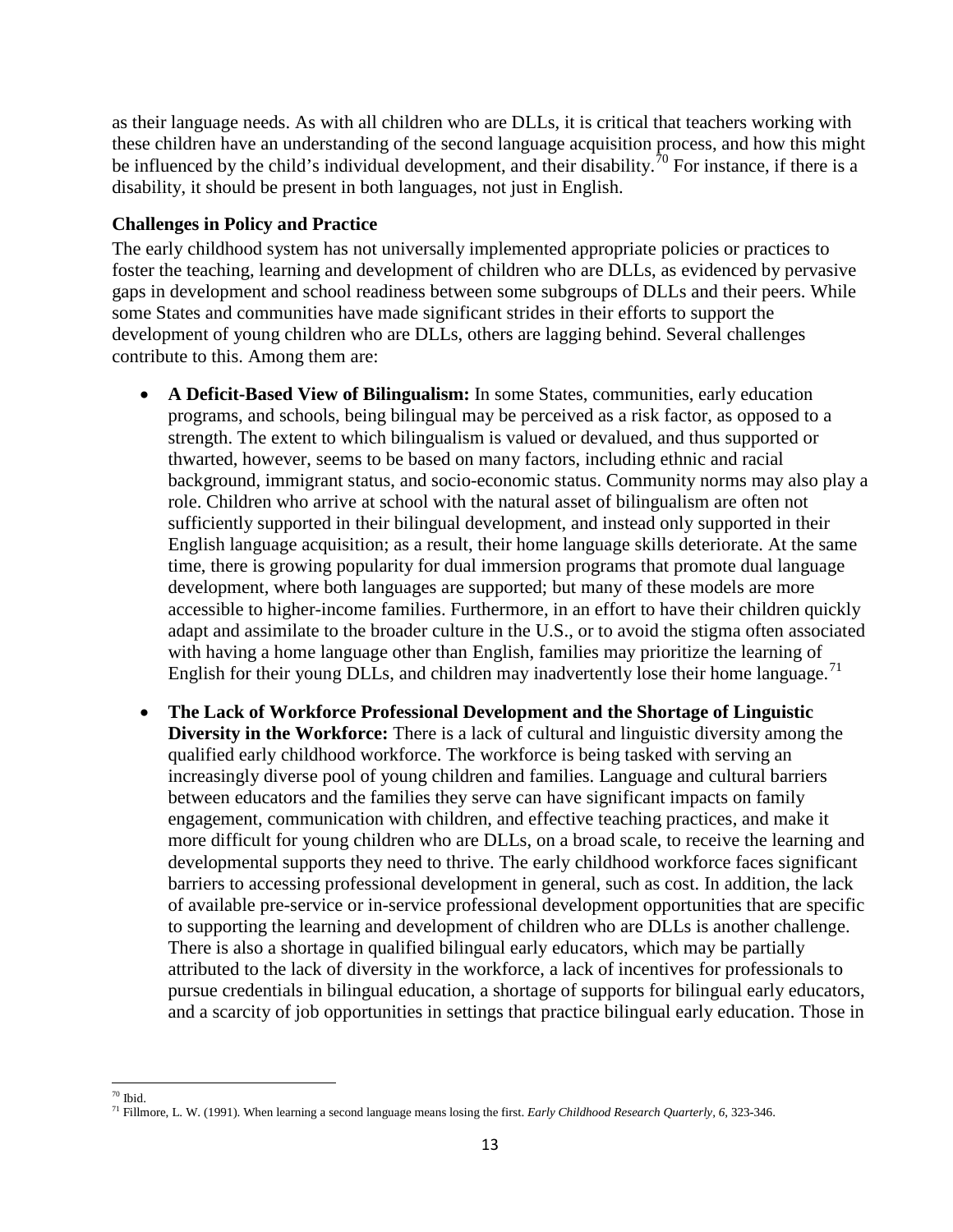the workforce who are bilingual are often in support positions, as opposed to lead positions,  $^{72}$  $^{72}$  $^{72}$ and may face barriers to gaining the credentials they need to advance to lead teaching positions.

- **The Lack of Valid and Reliable Tools and Curricula:** Valid and reliable developmental and behavioral screening tools and assessment that measure children's progress in learning across domains are critical for providing high-quality, individualized early learning experiences. Similar to measurement tools, there is a lack of culturally responsive classroom or program curricula and parenting supports for this population. Without these critical tools, it is difficult to provide individualized high-quality early learning experiences. Most tools are not normed and have not been validated for use with children who are DLLs and their families, and most are not translated into the many languages America's children speak at home. Additionally, in instances where valid and reliable tools are available – such as tools in Spanish – staff may not have the capacity to interpret and communicate the findings in a meaningful way.
- **Implicit and Explicit Biases:** Families who are limited in their English proficiency, immigrant families, children of color, and children who are DLLs often face explicit and implicit bias and discrimination across many societal institutions, including early learning and education institutions. This may manifest itself through institutional policies and through practices and uneven power dynamics at the individual level. In both cases, these dynamics stand in the way of attending to the developmental and learning needs of these populations.
- **Unique Challenges in Tribal Communities:** In many tribal communities, centuries of discrimination against the use of AIAN languages have led to loss of languages and a need for revitalization. Where speakers still exist, many of the remaining native speakers are elders. Some tribes are struggling to document languages while these elders are able and willing to participate. If a tribal community decides to engage in language preservation or revitalization, once a language is documented, tribes may have to find ways to generate new fluent speakers. While the best way to generate new fluent speakers is by starting when children are young, that is challenging when there are not many adults who are fluent themselves. There may be adults who are actively trying to learn, but they may be unable to implement a truly bilingual environment.

# **RECOMMENDATIONS FOR STATES**

l

States can play a central role in remedying these challenges and others, and proactively developing a high-quality early childhood system that meets the developmental and learning needs of all children. Creating such a system is a multifaceted effort that begins with strong partnerships with families. It requires a climate that is respectful of each child and family, embraces diversity, and assumes that every child and family has strengths that can be built on; an understanding of the population of young children who are DLLs in the State, including their language backgrounds and learning needs; the development and implementation of policies that address those needs; and an appropriate

<span id="page-13-0"></span> $^{72}$  New America analysis of United States Census Bureau data. "Summary File." 2014 American Community Survey. U.S. Census Bureau's American Community Survey Office, 2014.; Kominski, R., Shin, H., Martoz, K. (2008). Language Needs of School-Age Children. Presentation at the Annual Meeting of the Population Association of America, New Orleans, LA.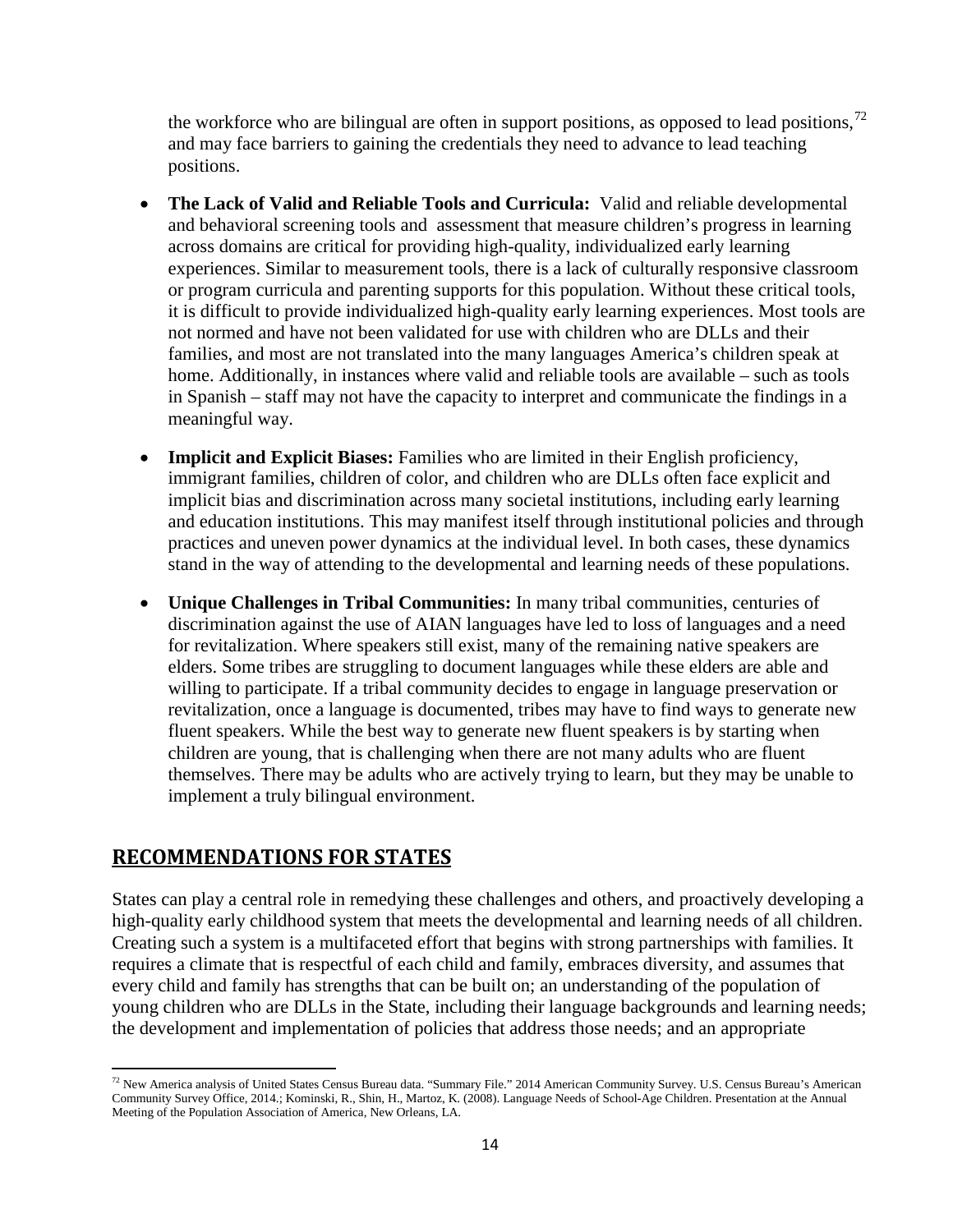allocation of resources to implement those policies and support the professional development of the early childhood workforce. Together, the Departments are providing the following recommendations and examples of promising practices to help States set the foundation for a system that meets the needs of all children, including those who are DLLs.  $^{73}$  $^{73}$  $^{73}$ 

### **Develop and Implement a Plan for Supporting Young Children who are DLLs**

All early childhood State plans and policies, including Child Care and Development Fund plans, State pre-k plans, State IDEA Part C and B 619 policies, among other applicable plans, should take into consideration children who are DLLs, including DLLs with disabilities and AIAN children residing in the state. In addition, States should consider developing a specific written plan – with the input of all relevant stakeholders, including families of children who are DLLs and tribal governments- and use that plan to guide action that addresses the learning and developmental needs of DLLs across all early learning systems. The plan could include: policies that will promote their learning and development; requirements for communicating with families of DLLs in a language they understand; outreach and recruitment strategies for DLLs and their families; and steps to enhance the quality of their early learning experiences. The plan could also include expectations for early childhood programs with regard to DLLs, and how the State will assist programs in meeting those expectations. The following are components of a strong DLL strategy that States should plan for and implement:

### **Identify DLLs in the Community to Guide Policy and Inform Resource Allocation**

States should compile data on the number of children who are DLLs in their State to inform outreach and recruitment strategies, resource allocation, professional development efforts, and technical assistance. It is important that States understand the number of children who are DLLs in their State, both those who are served by the early childhood system, and those who are not but are eligible and could benefit from early learning programs. In addition, it is critical that States have up to date data because of demographic shifts.<sup>[74](#page-14-1)</sup> States can use Census data, in combination with other administrative data that are already collected by the State or research partners.<sup>[75](#page-14-2)</sup> Many States or school districts use home language surveys. States could consider building off of this work and establish a home language survey policy that would require or encourage all early childhood programs to determine the home language of children at enrollment. A common home language survey used across early childhood programs may enable States to have a more accurate estimate of the number of young children who are DLLs and which languages they understand and speak. States could also engage in consultation with Indian tribes in the State to coordinate efforts related to accurate data to inform State-wide efforts. Better data can assist State leadership in deciding how to allocate limited resources, such as resources for engaging in culturally and linguistically responsive outreach and enrollment, training staff, and developing new valid and reliable tools for screening and assessment.

### **Establish State-Wide Policies that Appropriately Support Children who are DLLs**

 $\overline{\phantom{a}}$ 

*State Early Learning Guidelines/Standards (ELG):* States should ensure that children who are DLLs are incorporated across all domains in their ELGs; *and* that their ELGs have

<span id="page-14-0"></span> $73$  These recommendations do not constitute legal advice. States should independently ensure that their early childhood system complies with all applicable Federal, State and local laws.<br><sup>74</sup> Pendall, R. (2015). *Kids in the US, 2015-2016: Growth and diversity*. Presentation at the 2015 Meeting of the Child Care Policy Research

<span id="page-14-2"></span><span id="page-14-1"></span>Consortium (CCPRC).; Gelatt, J., & Adams, G. (2015). *Immigration and the Changing Landscape for Local Service Delivery: Demographic Shifts in Cities and Neighborhoods*. Presentation at the 2015 Meeting of the Child Care Policy Research Consortium (CCPRC). <sup>75</sup> Ibid.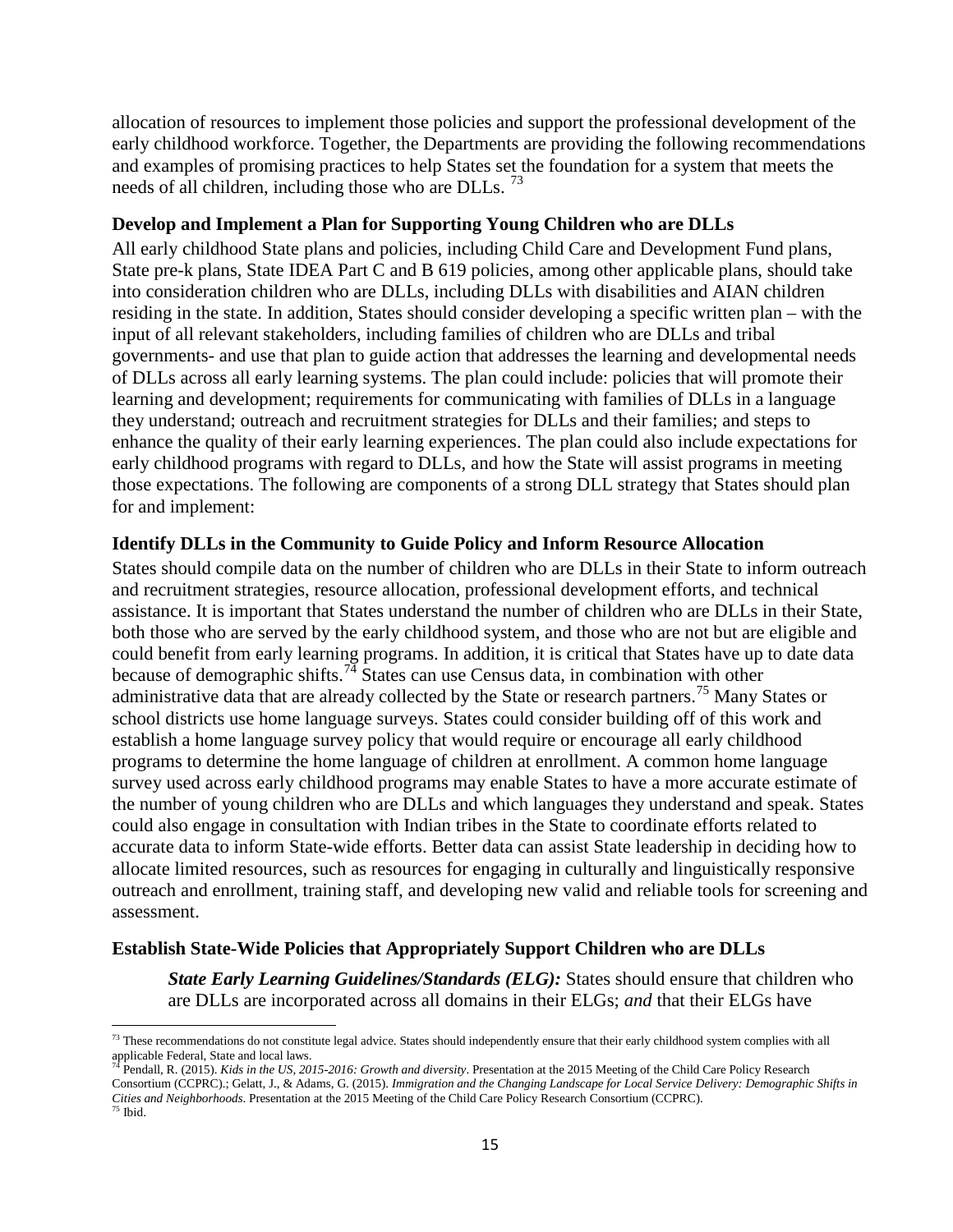specific indicators unique to DLLs. For example, one indicator unique to children who are DLLs from the Birth to Five Head Start Early Learning Outcomes Framework reads "Children who are DLLs may demonstrate more complex communication and language in their home language than in English." Language incorporated into ELGs specific to children who are DLLs should do more than mention DLLs. States could begin by reviewing their current ELGs to determine if they are appropriate for use with children who are DLLs. ELGs that were developed with only English monolingual children in mind are unlikely to address all areas of development and learning sufficiently for children who are DLLs. States should consider ELGs that include specific guidelines for language development in both English *and* children's home language. States should also include components of home language development as a normative part of the early education experience for young children who are DLLs. States should consider how various aspects of development may differ across monolingual and bilingual children, and adjust standards and expectations to fit these developmental differences. States should partner with experts and rely on research in this process. States should consult the [Birth to Five Head Start Early Learning Outcomes](https://eclkc.ohs.acf.hhs.gov/hslc/hs/sr/approach/pdf/ohs-framework.pdf)  [Framework](https://eclkc.ohs.acf.hhs.gov/hslc/hs/sr/approach/pdf/ohs-framework.pdf) for examples of standards that appropriately include DLLs. Where there are Indian tribes in a State, States and tribes should engage in consultations to ensure unique issues related to Native languages are incorporated in State ELGs.

*Quality Rating and Improvement Systems:* States should include indicators for children who are DLLs in their quality rating and improvement systems (QRIS). States could establish tiered reimbursement systems where programs that meet higher benchmarks receive greater compensation. Examples of indicators specific to supporting children who are DLLs might include:

- Having a systematic process for identifying children who are DLLs at program enrollment;
- Establishing written plans for working with DLLs and procedures to enhance and continuously improve communication with their families, across all aspects of the early childhood program;
- Providing information to families in their primary language;
- Implementing an evidence-based curriculum as well as a clear and intentional plan for how to support children's home language development and English language development in the early learning environment and at home;
- Requiring professional development for staff in culturally and linguistically responsive practice; supporting the early learning and comprehensive development of DLLs, including strategies to support the continued development of the home language and promote English language development; and appropriate trajectories for English acquisition; and
- Employing at least one bilingual staff person with appropriate credentials who is proficient in the home language of most of the DLLs in the program.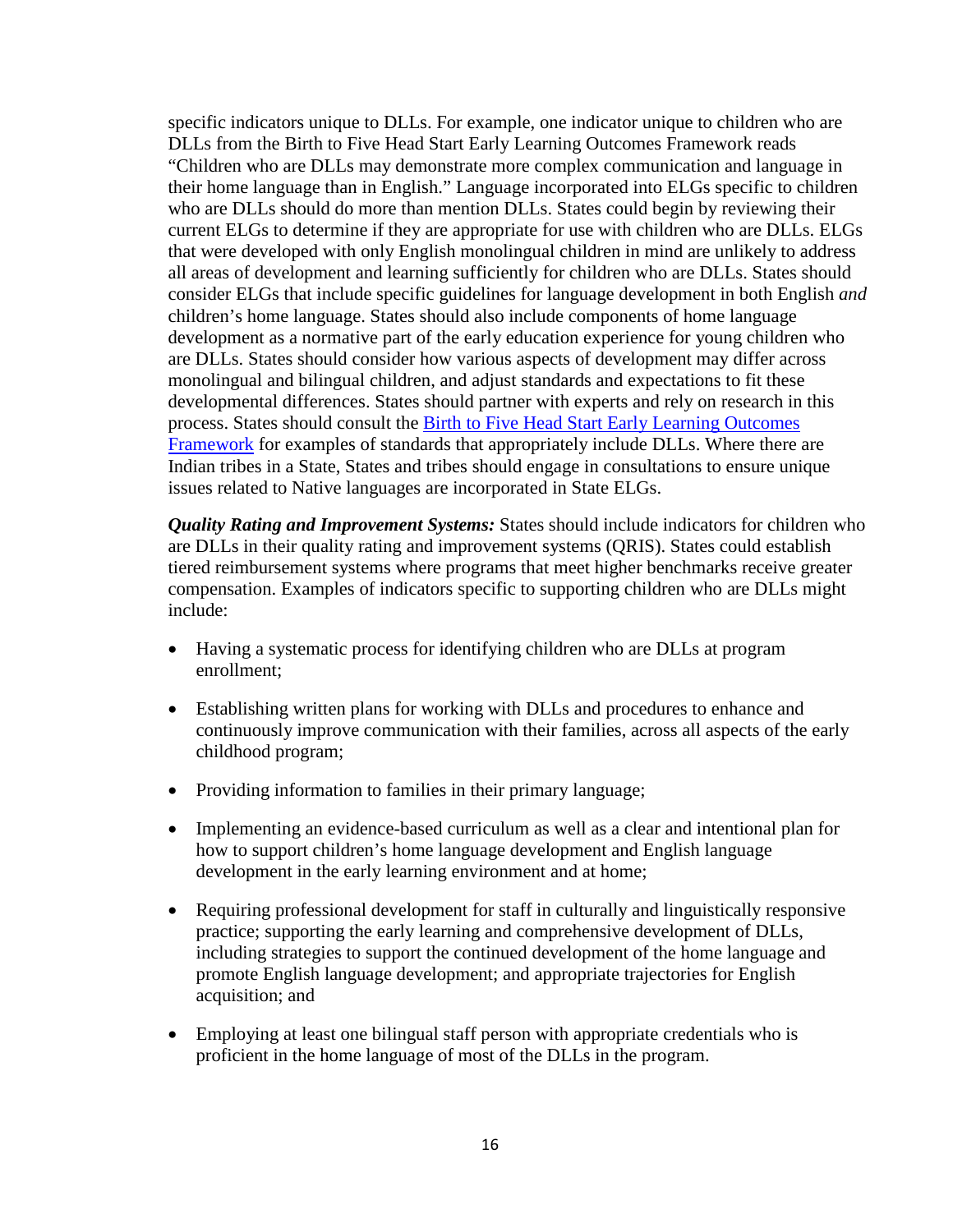*Kindergarten Entry Assessments (KEA):* States should ensure KEAs are appropriate for use with children who are DLLs, including ensuring that assessment tools are psychometrically sound for this population. As with all assessments and screenings, KEAs should be culturally appropriate, take into account children's language abilities, and be administered by professionals who have cultural competence and speak the language in which children are most proficient. Families should be involved in the process as sources of information and valuable partners in interpreting results. Caution should always be taken when interpreting results, particularly if the tool has not been normed or validated with the specific population for which it is being used and/or if those conducting the assessments do not have sufficient cultural or linguistic competence.

### **Engage in Outreach, Recruitment, and Enrollment Strategies**

States should engage in outreach, recruitment and enrollment strategies for families of children who are DLLs, informed by current data on the demographic composition of the community. States should partner with trusted community organizations that may assist them in reaching families who may be less engaged with traditional social service systems. States should work with their partners to inform families of the importance of high-quality early learning, and opportunities to access such programs in their local communities. All outreach materials should be available and accessible in a language families understand and in-person efforts should be conducted by staff that are trained in culturally responsive practice and who can speak the preferred language of the families, either directly or with the help of an interpreter.

### **Engage Families**

States should treat all families with respect and as competent partners in children's learning and development. The U.S. Departments of Health and Human Services and Education published a policy statement on family engagement. Its core principles apply to States and early childhood programs serving all children and families, including families of children who are DLLs. States should adopt these principles and encourage early childhood programs to adopt them as well, across settings – including school-based, center-based, and family child care programs – and across systems – including child care, Head Start, and State pre-K.

States should ensure that the diverse array of families served by the early childhood system, including families that may be limited in their English proficiency, have meaningful opportunities to provide input in State plans and priorities. States should also ensure that early childhood consumer education efforts, whether in-person or electronic, are linguistically accessible to all families in the system, including families who may be limited in their English proficiency. State staff should be sensitive to potential barriers to children's participation in high-quality early learning programs, such as families' unfamiliarity with public programs and systems, and cultural and linguistically related barriers.

States can also ensure that any existing public engagement efforts to raise awareness about the importance of early childhood development include information specific to children who are DLLs, including explaining the benefits of bilingualism and the importance of maintaining the home language.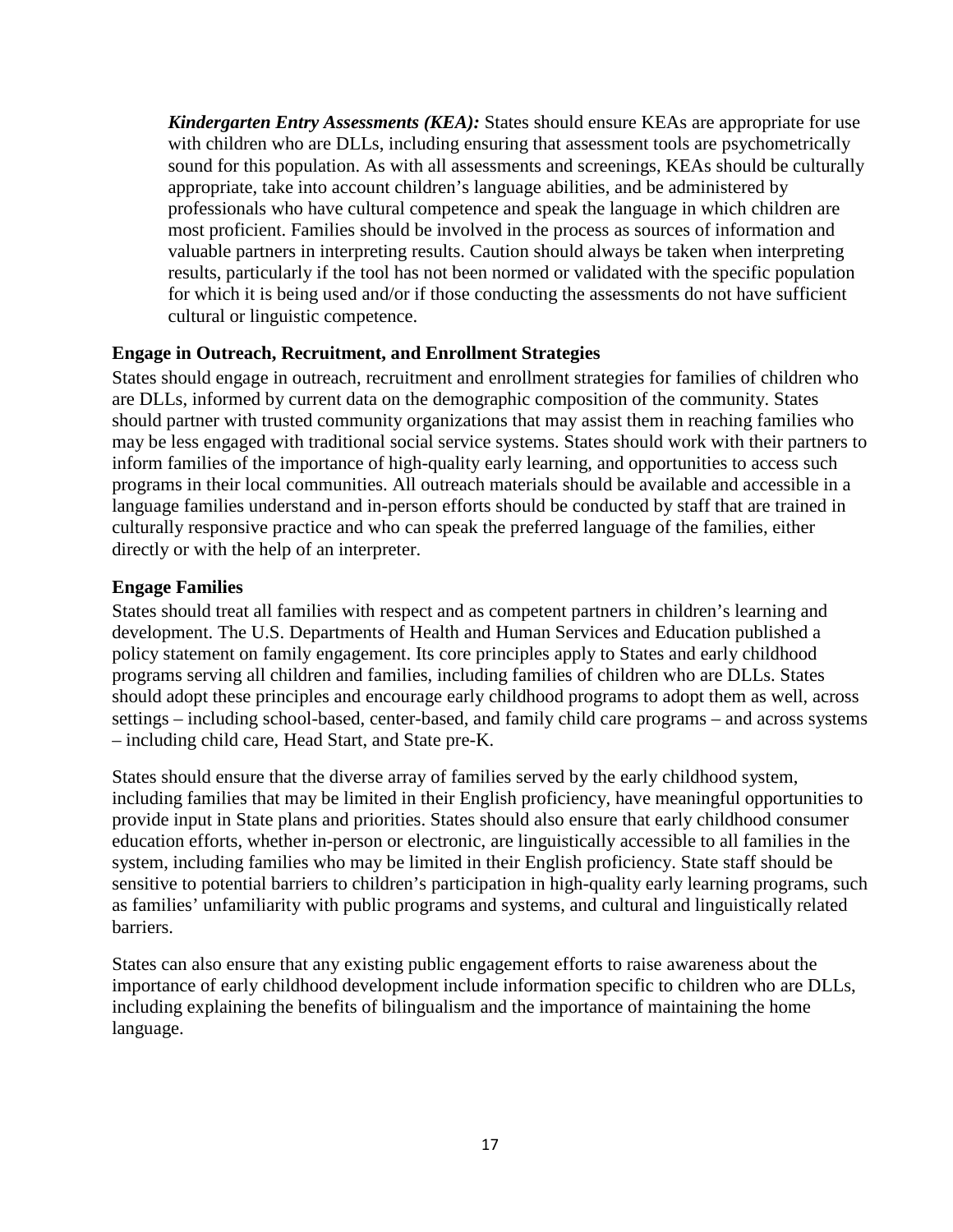### **Invest in Workforce Development**

*All* staff from directors and principals to teachers and providers, aides and the array of support staff– whether monolingual or multilingual – should be aware and have clear directives and supports about how the program values home language development and what the program's policies are for supporting children who are DLLs. Staff who work directly with children and families, as well as program leaders, should have the knowledge, competencies and support needed to foster the learning and development of children who are DLLs and their families, consistent with the Institute of Medicine report *[Transforming the Workforce for Children Birth Through Eight](http://iom.nationalacademies.org/Reports/2015/Birth-To-Eight.aspx)*.

States should ensure that credentials and certificates for directors, principals, and others in leadership positions in early childhood programs include a thorough understanding of cultural competence, dual language development, and strategies that support the development of children who are DLLs, including AIAN children. They should understand how to establish a learning environment that embraces diversity, supported by appropriate resource allocation, effective policies, and professional development opportunities for staff.

Teachers and providers should have a strong understanding of child development, including dual language acquisition, and should be linguistically and culturally responsive to the children and families they serve. States should ensure that entry level credentials for teachers and providers require training and demonstrated competency specific to meeting the needs of children who are DLLs. States should partner with institutions of higher education to ensure that AA, BA, and advanced degree programs for early education professionals include both content in dual language development and cultural competence; and practicum to ensure that knowledge gained translates to practice. Content related to children who are DLLs should not be exclusively contained in one or a small group of courses; rather, the content should be woven throughout all courses. In addition, institutions of higher education should ensure that graduates have strong English language skills and encourage students to take courses on a second language.

States should partner with Hispanic Serving Institutions (HSIs), other Minority Serving Institutions (MSIs), and Tribal Colleges and Universities and encourage them to establish or strengthen their higher education programs in early childhood education. These partnerships may help States increase their pool of early educators who are qualified in early childhood development and speak the language and/or share the cultural background of children who are DLLs in the community. Additionally, states could partner with international teacher preparation programs to support teacher exchange efforts, where bilingual early childhood teachers from other countries would work in the U.S. for a specified period of time, partnered with a monolingual English-speaking early childhood teacher in a U.S. early childhood program.

Finally, given the growing need and existing shortage of bilingual early educators and leaders, States should partner with communities to expand professional development opportunities to bi- and multilingual aides, paraprofessionals, support staff, and other members of the community. These individuals are existing language assets in programs and should be supported in advancing in their field. States and communities should develop plans targeted at ensuring that more of these individuals are on a career pathway, starting with an entry-level credential, and that they are offered technical assistance and supports. To that end, staff education, training, and technical assistance should be offered in the preferred language of providers, so that the language minority workforce has access to opportunities for training and career advancement. In addition, as needed, the language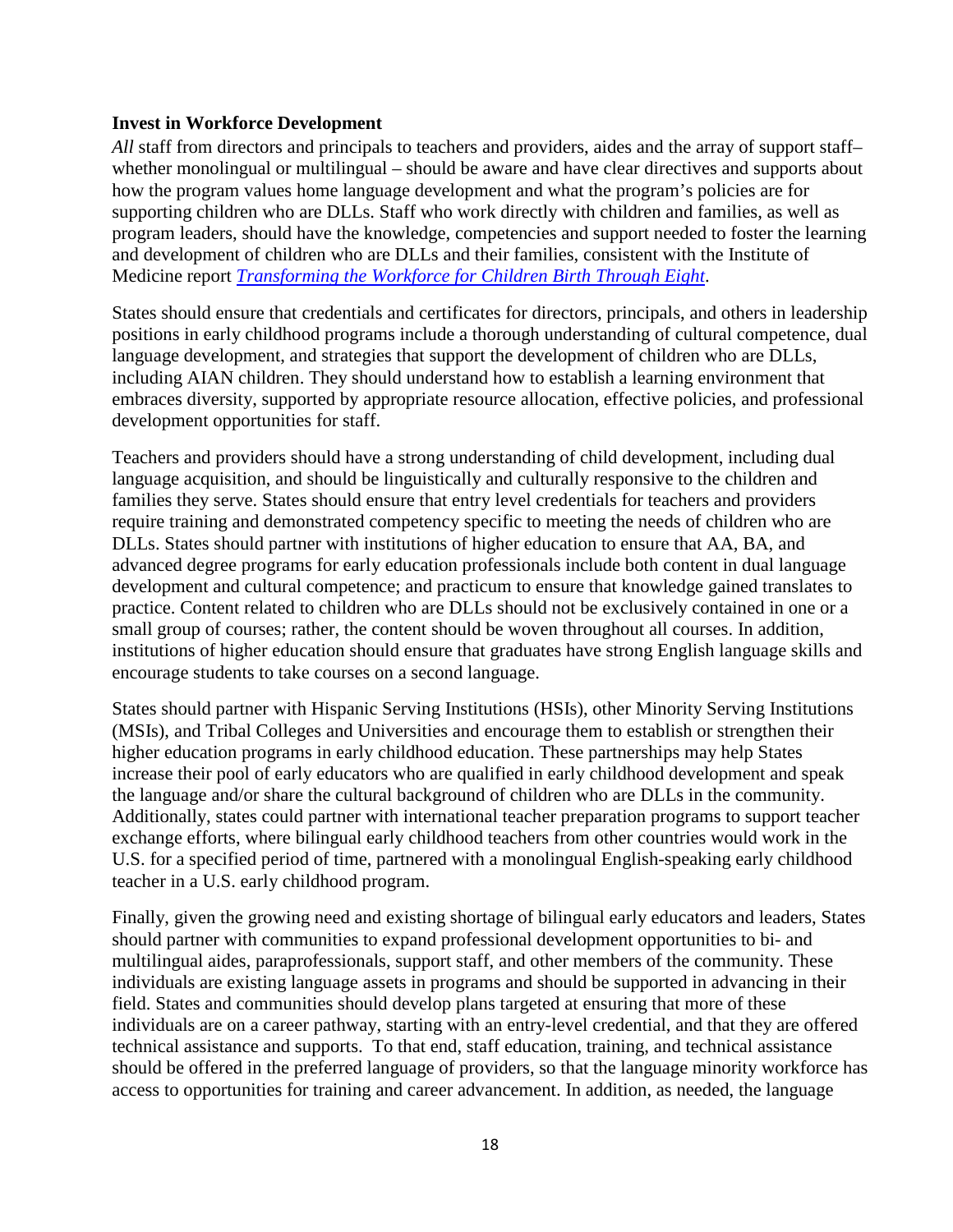minority workforce should be supported in their English language acquisition and proficiency, so that they can serve as strong language models for young children who are DLLs in both their home language and in English.

# **Invest in Statewide Technical Assistance that Incorporates Support for Children who are DLLs**

States should ensure that existing technical assistance (TA) efforts include specific supports for teachers and providers who serve children who are DLLs. Supports should help build teacher and provider capacity to enable them to better engage and partner with families who may be limited in their English proficiency; implement curriculum and assessment; conduct screenings; foster socialemotional and behavioral development; and promote language and literacy development, and learning more broadly, for children who are DLLs. States should provide specific TA supports to monolingual English speaking teachers and providers who are delivering services to young children who are DLLs and their families, as well as to bilingual teachers and providers who are implementing variations of bilingual models. In addition, States should access the resources available from existing national networks, such as Parent Training and Information Centers (PTIs), Community Parent Resource Center (CPRC), and resources developed by Head Start technical assistance providers on cultural and linguistic responsiveness.[76](#page-18-0)

Coaches and consultants who are part of the State's TA efforts should understand how cultural and language considerations inform their services, and be able to build teachers' capacity in serving all children, including DLLs. For example, mental health consultants should be able to articulate how building secure relationships or addressing challenging behavior may differ for DLLs, due to the potential effects of language barriers. Inclusion specialists should be able to coach providers on how to include children with disabilities who are also DLLs in everyday learning and social activities. States should invest in building the capacity of coaches and consultants to ensure that they are culturally and linguistically responsive, and that their services are effective for teachers and providers serving this particular population of young children.

### **Support Children with Disabilities Who are DLLs**

States have an important responsibility to ensure that young children with disabilities who are DLLs are appropriately identified and provided with the services and supports they need to thrive.

IDEA Part C lead agencies, State Educational Agencies and school districts must ensure that all children who may have a disability and need services under IDEA Part C or Part B 619, including children who are DLLs are identified and evaluated for early intervention services or special education and related services in a timely manner. When conducting evaluations, school districts must consider the English language proficiency of students in determining the appropriate assessment and evaluation materials. School districts must not identify or determine that a child who is a DLL has a disability because of their limited English proficiency.<sup>[77](#page-18-1)</sup> Moreover, ED and HHS recently published a policy statement on the inclusion of young children with disabilities in early childhood settings. Per this guidance, States should ensure that children with disabilities who are DLLs are incorporated in all State early childhood and inclusion plans, and that their needs are specifically considered and addressed within those plans and professional development systems.

<span id="page-18-0"></span><sup>&</sup>lt;sup>76</sup> For Head Start materials, see: http://eclkc.ohs.acf.hhs.gov/hslc/tta-system/cultural-linguistic.

<span id="page-18-1"></span> $\frac{1}{17}$  For more information on federal obligations regarding EL students with disabilities, see Section F of the *Dear Colleague Letter*, *English Learner Students* and Limited *English* Proficient Parents at http://www2.ed.gov/about/offices/list/ocr/letters/colleague-el-201501.pdf.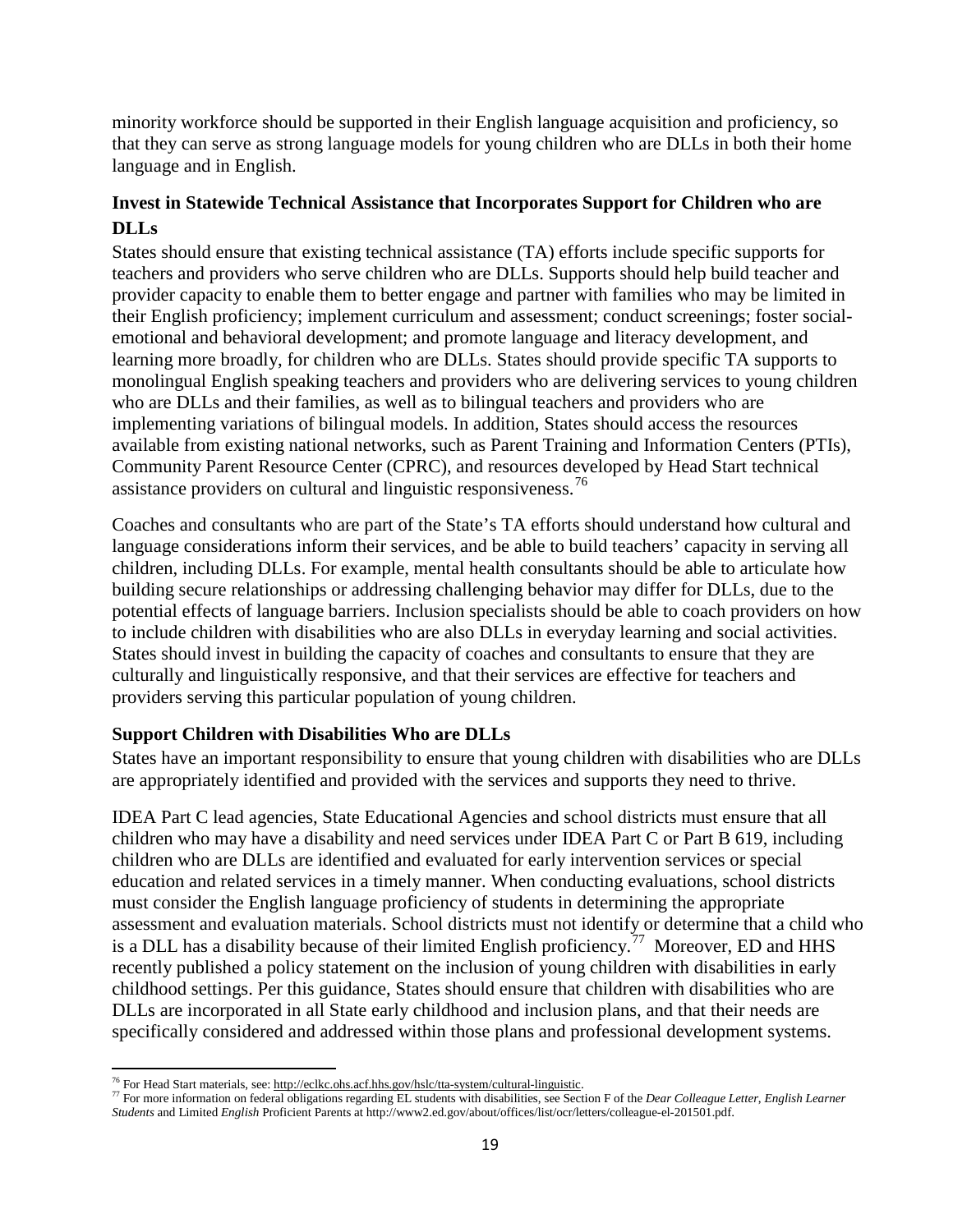### **Support Community Hubs and Encourage Shared Services**

There is a shortage of bilingual early childhood professionals that can meet the needs of the large and growing population of children who are DLLs, including professionals who can administer assessments and screenings in English and the many languages children speak; coaches and consultants who can provide professional development on culturally and linguistically responsive services; and family service workers who can directly communicate with families about their children's learning and development, social services available to them in the community, and other important topics.

Given the scarcity of language resources currently in the system, States could partner with tribes, local communities, and programs, to establish or expand community hubs that would have language resources- both human and material- that could be used by all of the programs involved. These hubs could be staffed by professionals who would assist programs in screening and assessing young children who are DLLs; family service workers that could partner and work with families who may be limited in their English proficiency; and coaches who could conduct shared trainings and coaching to teachers and providers. These hubs could also serve as lending libraries, where families could find books, music, and other materials to promote language and literacy development, in all of the native languages of the families in their community. In addition, they could facilitate peer learning and the development of communities of practice for local early education leaders, teachers and providers, and families. Hub strategies can be especially helpful in communities with families that speak many different languages.

# **RECOMMENDATIONS FOR EARLY CHILDHOOD PROGRAMS**

Supporting the learning and development of children who are DLLs requires more than implementing a single policy, gesture, or practice. It requires program-wide considerations. The set of inter-related recommendations below can help early childhood programs systemically incorporate supports that promote the development and learning of children who are DLLs. Leaders should begin by assessing their program's climate, having a thorough understanding of the children and families they serve and staff needs, and reviewing their policies and the current state of the services and supports they provide to DLLs. Informed by these assessments, leaders should develop a plan, with input from families, and timeline for implementing each of the connected recommendations below.

### **Create a Climate that is Strengths-Based and Embraces Diversity**

Program and school leaders set the climate in early childhood programs. They communicate values, policies, and expectations to staff, families, and the community, and ensure that staff have the information, skills, and support they need to implement services consistent with those values and applicable laws.

Early childhood leaders should intentionally promote a climate and values that are respectful of each and every child and their family, welcoming and inclusive to all, and assumes that every child has strengths that can be built on to help them meet their potential. Leaders should communicate that bilingualism is an asset, not only for DLLs, but for all children. Learning two or more languages is not a risk factor; it is a strength that should be fostered. Families, regardless of their English proficiency, should be seen as capable partners in promoting children's learning and development and should be provided language assistance services to ensure they can act as the most important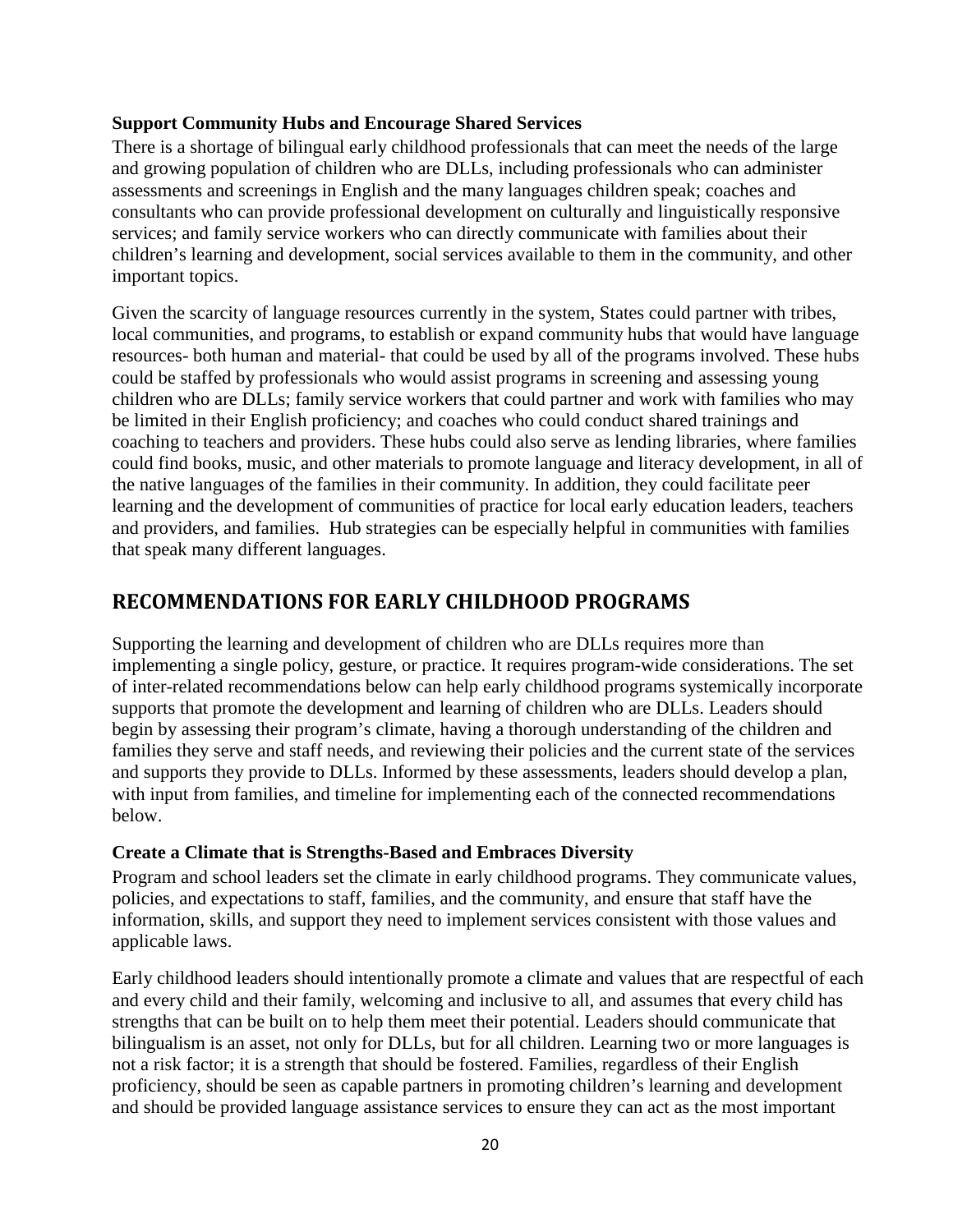advocates in their children's educational experience. (In some cases, language assistance services may be required to be provided.) The program should not only demonstrate respect for peoples of all cultures; it should embrace and celebrate their diversity. Leaders should communicate these messages clearly and consistently to all staff, including teachers, aides, specialists, administrative support staff, and custodial staff; families; and community partners. Leaders should adopt a set of principles that reinforce these values, such as Head Start's Multicultural Principles, to ensure that the program is held accountable for providing services aligned with those values.

### **Partner with Families**

Early childhood program leaders should promote partnership between teachers and families and establish policies and procedures to support those partnerships. HHS and ED released a policy statement on family engagement that identifies core principles of family engagement that are relevant for all programs, families, and children. Programs should adopt those principles and recommendations, and use them to guide their family engagement efforts.

Programs should also incorporate family engagement policies and procedures specifically for families whose native language is other than English. Given the many pervasive myths about bilingualism and English language acquisition, programs should provide clear information to families on:

- The benefits of bilingualism;
- The importance of home language development;
- Families' central role in home language development and tips on providing a high-quality language environment in the home language, at home and in the community.

In addition, early childhood programs should identify each family's preferred language for communication at enrollment and ensure that communication with the family is elicited and taken into account regularly. Schools are already required to develop and implement a process for determining whether parents are LEP and what their language needs are. Recipients of Federal financial assistance, such as State and local agencies administering child care subsidies, must provide language assistance to LEP parents effectively with appropriate, competent staff – or appropriate and competent outside resources, such as professional translation services for written materials or readily available telephonic interpreter services.

Programs should learn from families about children's language background in order to provide individualized developmental and learning supports to the child. Specifically, staff should ask about:

- Children's language background, including their home language and English language exposure in the home and in the community;
- If they are sequential or simultaneous  $DLLs^{78}$ ;
- What their dominant language is;
- Individual characteristics of the child, including strengths and challenges;

<span id="page-20-0"></span><sup>&</sup>lt;sup>78</sup> Simultaneous bilingual development: Children who learn two or more languages from birth or who start within one year of being born; sequential bilingual development: Children who begin to learn an additional language after three years of age (Genesee, Paradis, & Crago, 2004).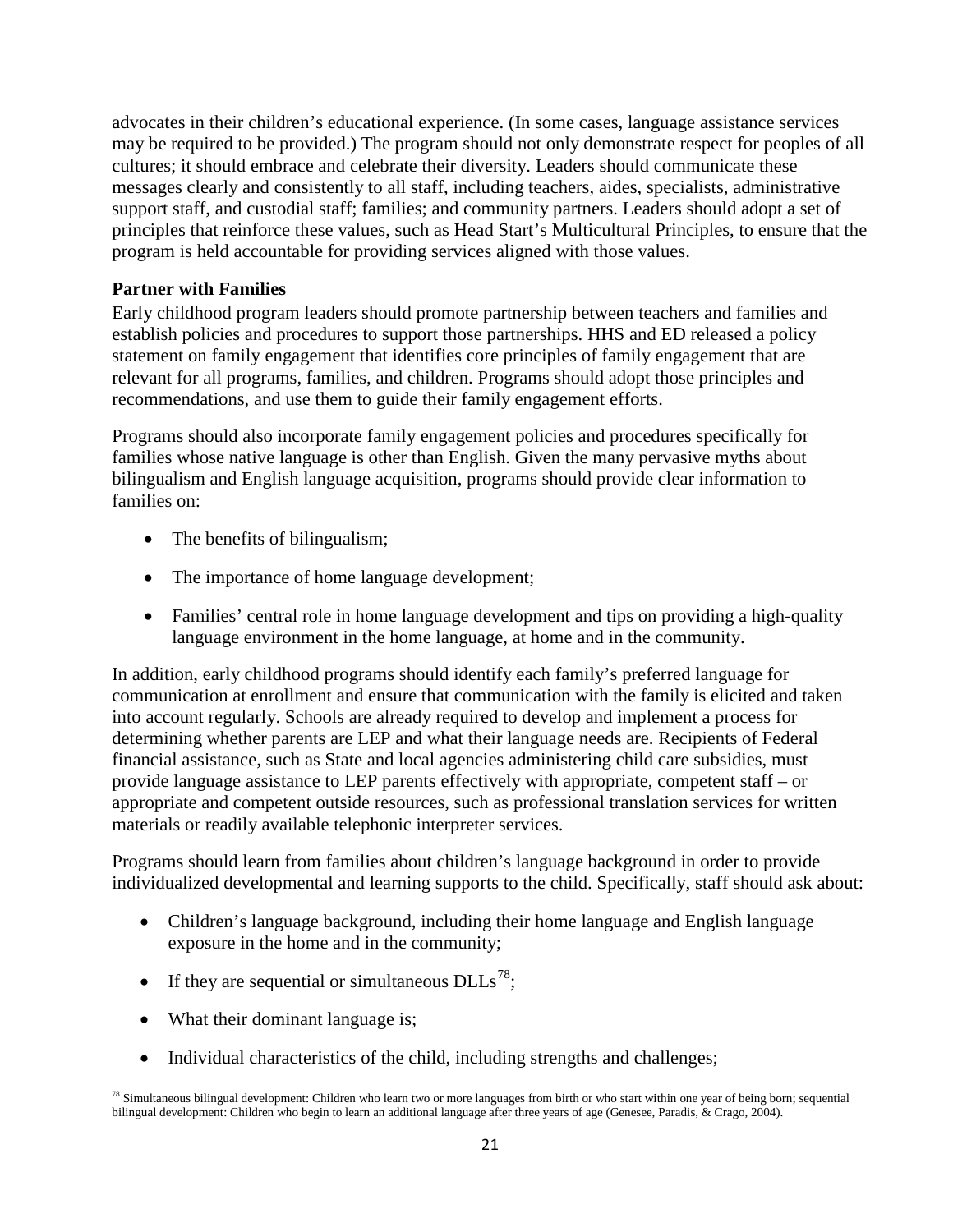- The families' culture; and
- Strategies used at home to promote children's learning and development.

# **Identify and Implement an Intentional Approach to Language Use in the Classroom to Provide a Rich Language Environment**

Programs should identify and implement an intentional approach to language use in the classroom, such that the use of the language is carefully planned and executed across activities. To assist in meeting this goal, programs can select a classroom language model  $(CLM)^{79}$  $(CLM)^{79}$  $(CLM)^{79}$ , a general approach to facilitate intentional language use in early childhood settings, developed by Head Start's National Center for Cultural and Linguistic Responsiveness. A CLM determines what language/s adults use for instruction and communication with children and families, and how the use of the language/s promotes learning. Programs should use an evidence-based curriculum and identify an appropriate CLM that guides the language/s the curriculum is delivered in. CLMs are part of a program-wide, planned approach that promotes children's optimal language and literacy development. Early childhood programs should carefully choose their CLM, based on the composition of the home language/s of the children in their program and their learning needs, and the language proficiencies of their lead teachers and providers, informed by input from families. Four CLMs that programs could choose from based on these considerations, include:

- **Dual immersion:** This approach provides instruction in both English and a second language at alternating times of the day, on alternating days, or on alternating weeks. To effectively use this approach, teachers must be fluent in both languages and teaching materials must be available in both languages. Research pointing to the cognitive, social, and later economic benefits of bilingualism,<sup>3,25,28,30,31</sup> and the need for substantial exposure to two languages to attain those benefits, suggests that this approach or a variation of it, delivered in a high quality setting, is optimal for DLLs and confers the most benefits to DLLs and their peers alike. Research demonstrates that this approach can be implemented and is appropriate to use with children who are DLLs and monolingual English-speaking peers.
- **Home language with English support:** Under this model, instruction is primarily provided in children's home language, but there is support for English language acquisition, through intentional exposure to English, the availability of learning materials in English, and the display of English words. This approach can be appropriate for infants and toddlers who are DLLs. This model may be most feasible in programs where most of the DLLs in a program speak a common language at home. Infants and toddlers are still in the early stages of developing their first language. A strong foundation in a DLL's first language is important in its own right, and facilitates English language acquisition through the transferability of language skills. It is also important that in these early years, infant and toddler DLLs be offered experiences in English. As such, this approach can also confer important benefits to young children who are DLLs through intentional exposure to both their home language and English. To effectively use this approach, teachers should be fluent in the home language

<span id="page-21-0"></span> $79$  The CLM is not a specific model, but rather refers to a strategic use of language models in the learning environment based on program goals, the needs and skills of children, and the skills of the teaching staff in Head Start Programs. It was originally developed by a Head Start national technical assistance center and is used in Head Start programs. For more information, see[: http://eclkc.ohs.acf.hhs.gov/hslc/tta-system/cultural](http://eclkc.ohs.acf.hhs.gov/hslc/tta-system/cultural-linguistic/planned-language-approach/docs/pps-language-models.pdf)[linguistic/planned-language-approach/docs/pps-language-models.pdf.](http://eclkc.ohs.acf.hhs.gov/hslc/tta-system/cultural-linguistic/planned-language-approach/docs/pps-language-models.pdf)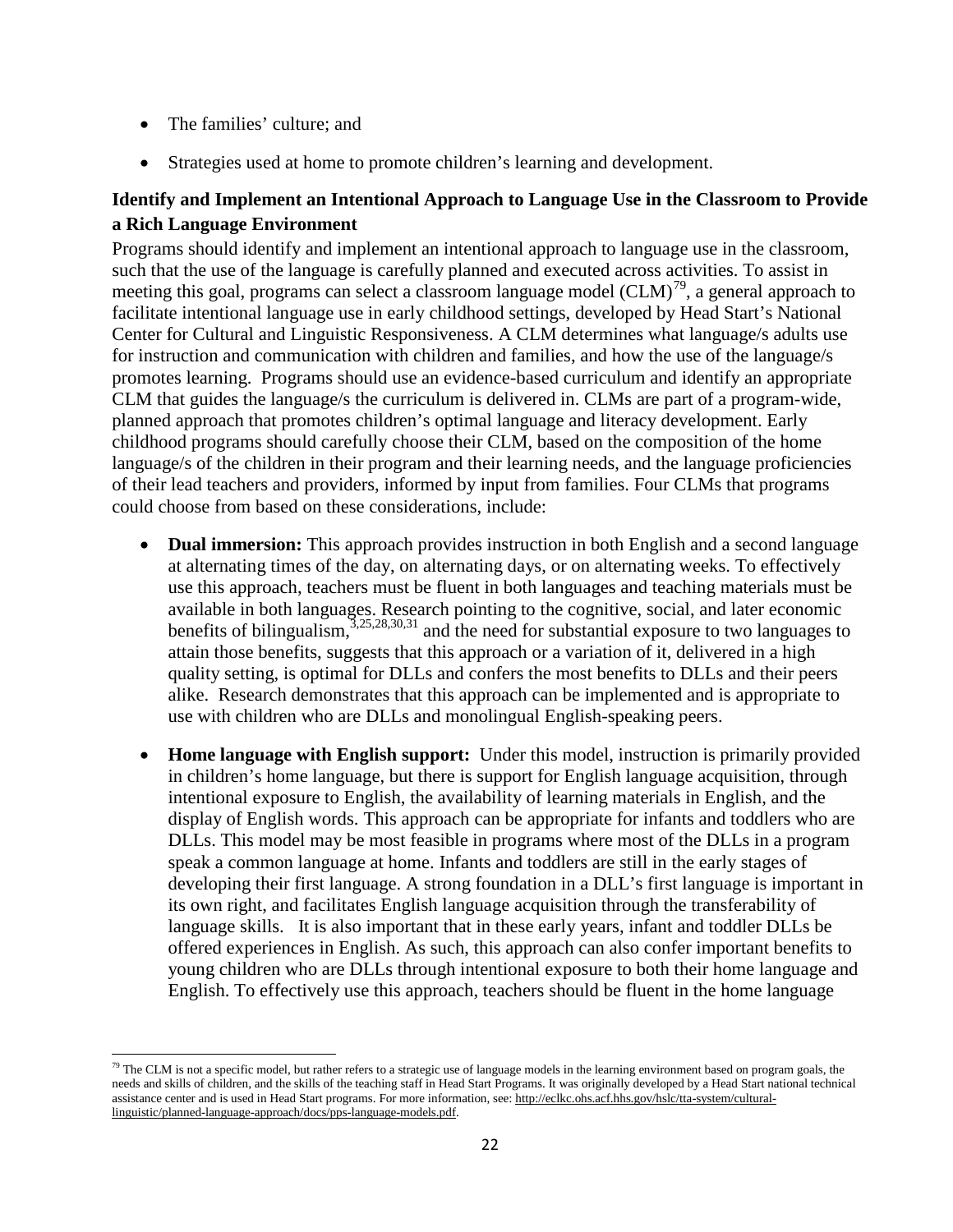selected and should be proficient in English or recruit the assistance of other qualified staff or volunteers who are proficient in English.

- **English with home language support:** Under this model, instruction is primarily provided in English, but there is support for the home language through intentional exposure to- and some instruction in- the home language, the availability of learning materials in the home language, and the display of multicultural pictures and words in the home language. This approach can be appropriate for preschool children who are DLLs whether or not the program also serves monolingual-English-speaking children. It is important for preschool children to acquire English skills in earnest, with the goal of being ready for the transition into elementary school. And, as reviewed, home language support can facilitate learning concepts and the acquisition of English, supports continued bilingual development, and helps maintain cultural connections and communication with family members. The intentional support for both English and the home language provided through this model, within the context of a high quality early learning program, can confer important benefits to young children who are DLLs. Teachers should be fluent in English and should be proficient in the home language of most of the children in their care or recruit the assistance of other qualified staff or volunteers who are proficient in children's home language. Additionally, programs could partner with parents and families to ensure they support their children's native language development at home.
- **Use of English-only:** In this model, instruction and all activities are carried out in English only, without home language or cultural support. Not supporting development of the home language means that DLLs who speak that language are less likely to receive the benefits discussed above, including developing bilingualism, maintaining cultural connections and communication with family members, and the transferability of home language skills to English. In addition, for some DLLs, the use of English-only could inhibit their opportunities to benefit fully from the program, alongside their peers, due to their limited understanding of English.

Research indicates that early childhood is the ideal developmental time period for learning a second language and developing proficiency in more than one language. Given the literature that describes the short- and long-term benefits of bilingualism, support for both home language and English language development is recommended. In particular, models, such as dual immersion, can expand the opportunities of bilingualism to all participating children, whether their families are monolingual English speakers or speak a language other than- or in addition to- English at home. Implementing dual immersion necessitates a proficient bilingual staff, as well as learning materials in both selected languages.

Research indicates that models that do not provide home language support do not optimally promote the language and cognitive development of children who are DLLs. The extent of support for the home language may depend on the abilities and language proficiencies of staff, and the number of home languages present in the program, among other factors. If the lead teacher or caregiver is not proficient in either English or the home language/s of the children in his or her care, the program should aim to enlist other appropriate staff (e.g. teacher's aides), families, or members of the community who are proficient in the lacking language who can provide high-quality language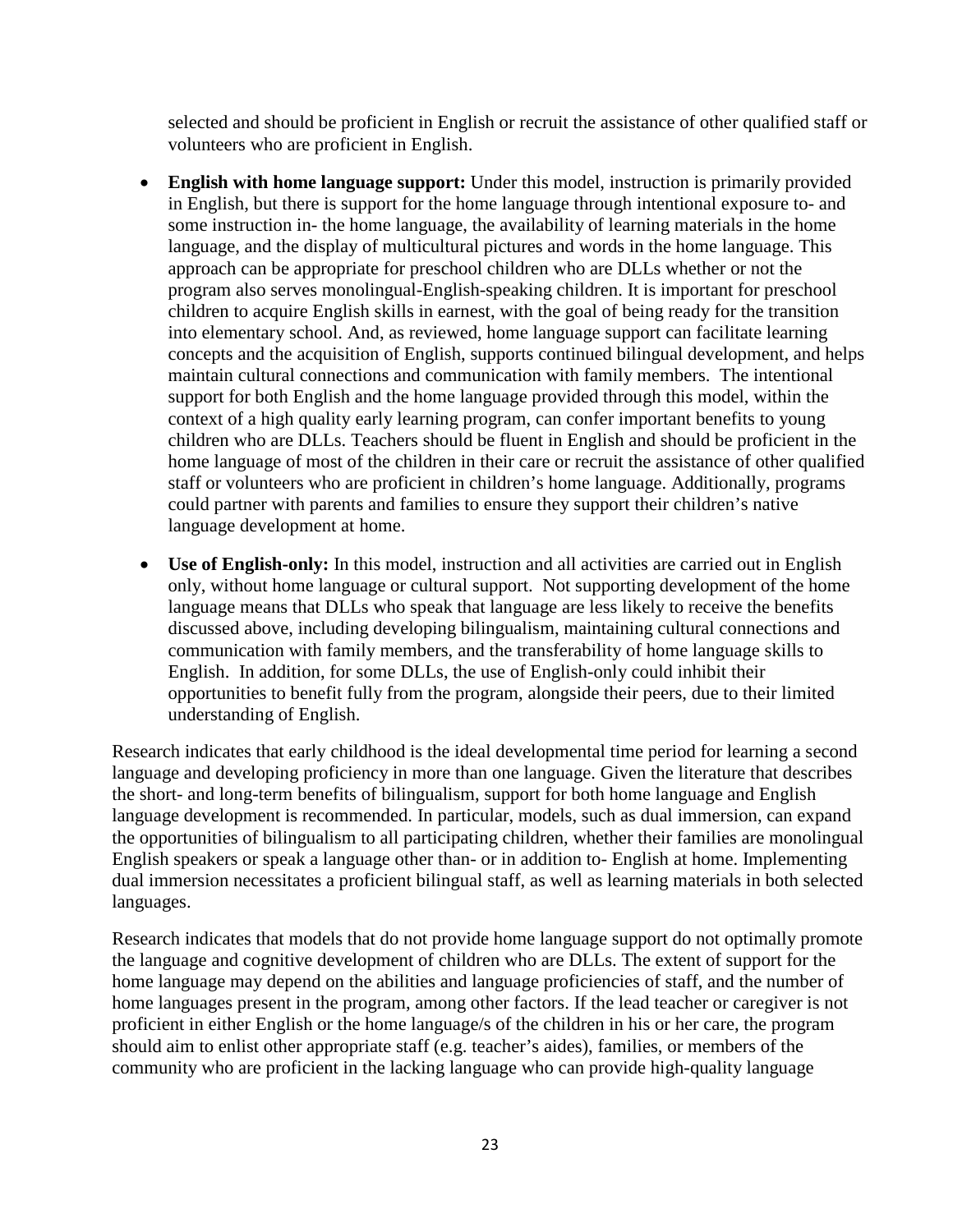exposure. Programs that serve children who are DLLs should work toward having a qualified staff person who is proficient in children's home language/s in every classroom.

Once an appropriate CLM is selected, programs should provide a high-quality language environment in the selected language/s through explicit instruction, talking, reading, singing, playing and other developmentally appropriate methods. Family partnerships are critical to ensuring that these learning experiences are continued at home, in the home language. Strategies that *monolingual or bilingual* adults can employ to enrich the language environment for all children, particularly for DLLs, include:

- Expanding on children's utterances, words, and phrases;
- Exposing children to new words and defining them in developmentally appropriate ways;
- Engaging in joint attention and back and forth verbal and nonverbal interactions;
- Exposing children to early literacy activities, such as dialogic reading and singing;
- Repeating new concepts and words often, connecting them to children's lives, and providing ample opportunities to practice using them;
- Labeling objects, actions, concepts, emotions, and other things in the child's environment and pairing those labels with pictures or real representations; and
- Exposing children to new concepts in their home language before introducing them in the second language. For example, pre-read or ask families to pre-read books in the home language prior to introducing the English versions in class.

# **Establish a Culturally Responsive Learning Environment**

Programs should promote continuity between children's home environment and their early learning environment. This continuity is important for fostering children's sense of belonging, social connectedness, and emotional attachment – particularly for DLL children – and results in a climate that is conducive to learning. In addition to implementing a CLM, programs should:

- Incorporate visuals, such as pictures, posters, and art work, that reflect diversity of the children in the classroom, and the diversity of America more broadly;
- Display pictures of children and their families, and visual representations of their cultural traditions; use these displays in learning opportunities throughout the day;
- Ensure learning materials and toys reflect the languages and cultures of children in the program;
- Ensure learning materials and the environment support home and English language development;
- Use music, songs, and stories from cultures that represent the children and families; and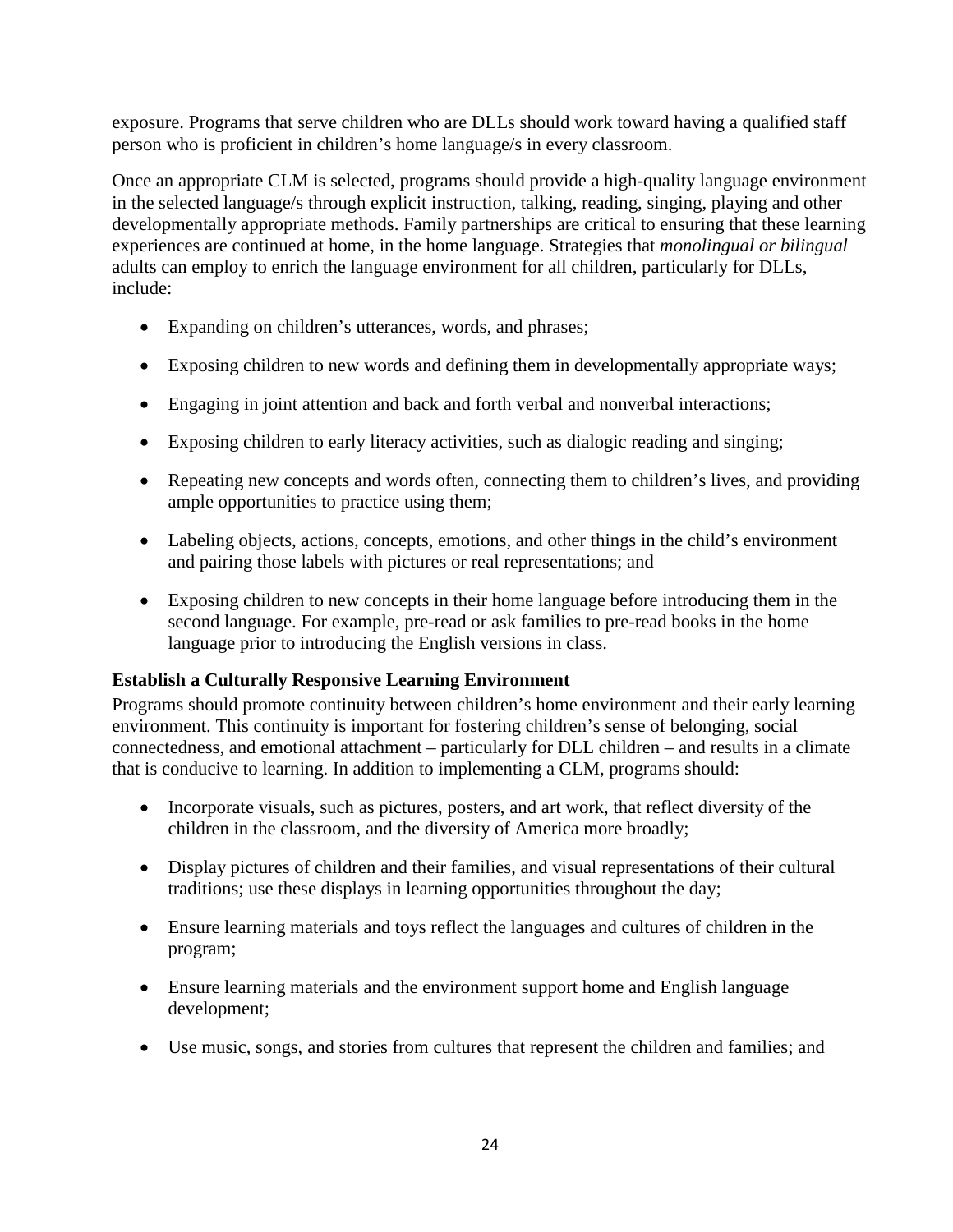• Partner with families and community members who speak children's home language and invite them to serve as language models during specific planned activities, consistent with the CLM.

### **Ensure that the Workforce has the Competencies to Support Dual Language Learners**

Programs should ensure that their workforce has appropriate credentials and demonstrated competencies in supporting all young children. All teachers and providers should have the appropriate degrees or credentials, and a thorough understanding of child development and the competencies necessary to support children's learning and development across all domains, aligned with the Institute of Medicine report *[Transforming the Workforce for Children Birth Through Age](http://iom.nationalacademies.org/Reports/2015/Birth-To-Eight.aspx)  [Eight](http://iom.nationalacademies.org/Reports/2015/Birth-To-Eight.aspx)*. Linguistic accessibility and cultural competence enable staff to provide this support. Programs should ensure that all staff is competent about the cultures of the children and families they serve, and open to learning and incorporating families' cultures and traditions into their programming.

Programs should consider the language background of the children in the community when making hiring decisions. Hiring bilingual staff can be a significant asset to all programs, especially those that serve children who are DLLs. It is a necessity in programs that implement a dual immersion CLM. While this may be more challenging in programs that serve children of many different language backgrounds, as opposed to programs that serve children with a common home language, it is a worthy goal that enables direct communication and stronger relationships with families, and more effective support for young children who are DLLs. Given the importance of strong, high-quality adult language models, programs should also assess and support staff language proficiency in the language necessary to implement the program's CLM.

Staff should receive ongoing training and coaching across topic areas including:

- Early language development, including practices to promote the development of first and second languages;
- Assessment, including specific cautions and recommendations for assessing children who are DLLs, and how to use assessments to guide instruction; and
- Communicating with families, preferably directly or through other qualified staff, using relationship-based competencies and considering the influence of implicit biases and power dynamics in building relationships.

In addition to ongoing training and coaching, program leaders should provide staff with opportunities to pursue higher levels of education, particularly existing staff that are bilingual but may not have the appropriate credentials to serve as lead teachers or aides. Providing a career pathway for bilingual staff who are serving in capacities other than teaching can increase programs' linguistic capacity.

### **Ensure Developmental and Behavioral Screening and Assessments are Appropriate**

*Developmental and Behavioral Screening:* Early and periodic developmental and behavioral screening that is culturally appropriate is critical to tracking children's development, celebrating milestones, and identifying concerns and the need for further evaluation and early intervention. An accurate understanding of children's skills and development is critical to the screening process. Clear communication with families is equally important. Programs should screen all children, including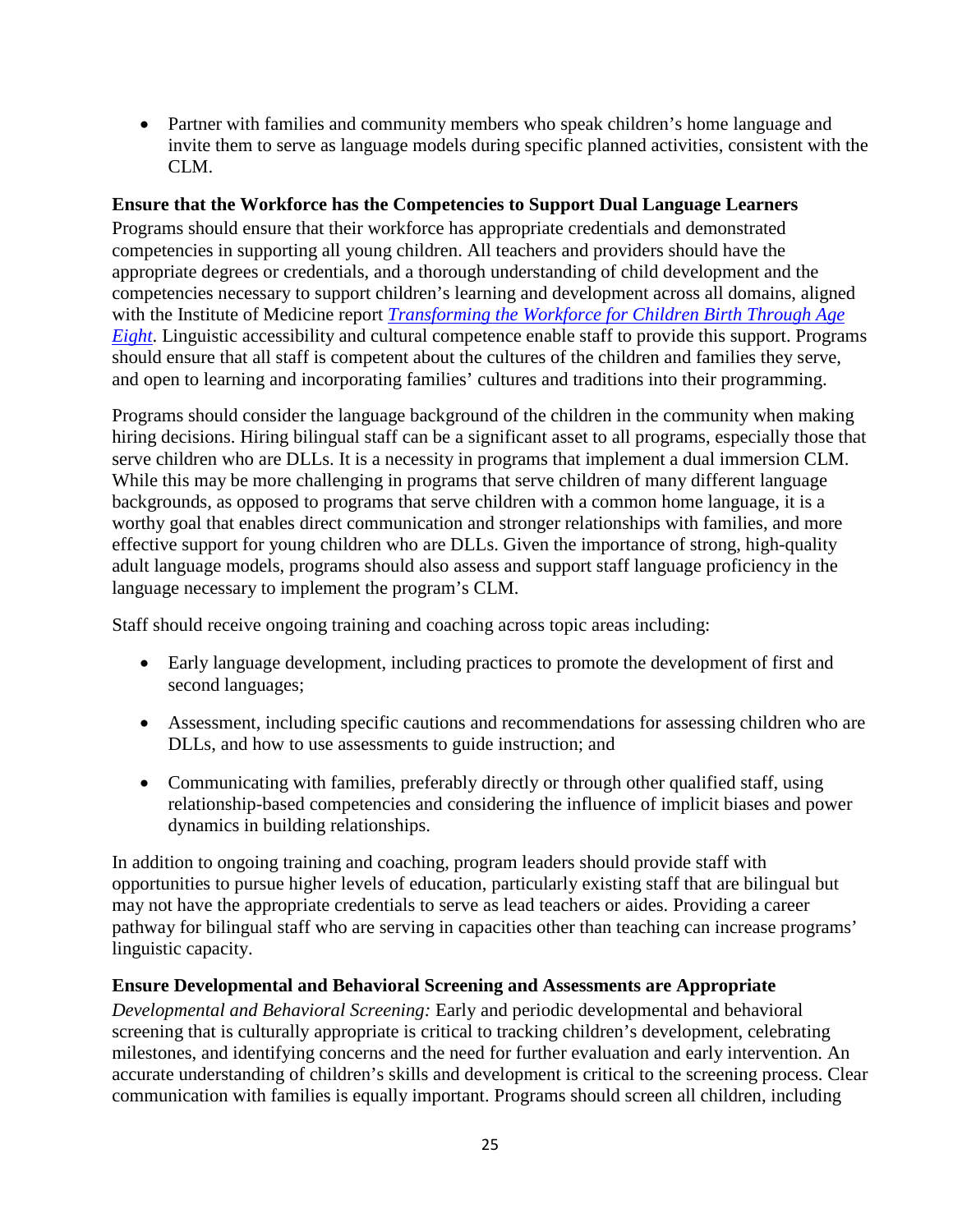DLLs, on a regular schedule and in partnership with families. Ideally, programs will have access to developmental and behavioral screening tools that are valid and reliable for use with the specific population/s they work with. If valid and reliable *screening* tools are not available in their dominant language(s), a qualified bilingual staff member or other qualified community partners, such as the medical home or early intervention professionals, can work with families to fill out the information for the screener. If there is no qualified bilingual staff or community partner, programs should use a qualified interpreter.

*Assessments:* All children, including DLLs, should be assessed in all domains of development, including English language development, to monitor growth over time. Assessment tools should be normed, and valid and reliable, with populations similar to children in the program. Assessments that measure children's skills in domains other than English language development should be given in the child's preferred or dominant language. Language assessments should be given in English and the child's home language, preferably by qualified bilingual staff. Assessing children's skills in both languages is critical for providing an accurate portrayal of children's progress. Assessing DLLs only in English does not allow them the opportunity to fully demonstrate their range of knowledge, skills and abilities across both languages. If assessment tools are not available in the home language, a qualified bilingual staff member or an interpreter should translate the assessment for the child. Programs should also be cognizant of assessment biases, particularly in instances where there is not a linguistic match between the assessor and the child.

In general, for screenings and assessments, programs should exercise caution in interpreting results when: they have not been validated for use with specific populations; they are not translated in the family's home language; and interpreters or staff that do not directly work with the child are assisting with the screening or assessment. Young children who are DLLs may be misidentified as having disabilities or delays, or developmental progress may be inaccurately captured, for a variety of reasons. For instance, while children who are DLLs may demonstrate a faster rate of development in some areas, they may demonstrate a slower rate of development in other areas, and this may not necessarily be an immediate cause for concern. Programs should first reflect on the support they are providing children who are DLLs, to ensure that it is appropriate, of high quality, and is effective in fostering children's learning and development. Qualified staff, however, should understand the difference between typical variation in development for DLLs and developmental concerns that may require additional support. In particular, programs should seek further evaluation if children are having difficulty with *both* languages to determine whether they qualify as a child with a disability under IDEA. Programs should collect information from a variety of sources to inform the results of screening and assessment, including family input, teacher observation, and with family permission, discussion with the child's other service providers, such as the medical home. Relying on multiple sources of information will provide programs with a more holistic view of the development of children who are DLLs.

### **Ensure the Selected Curriculum is Appropriate**

Any selected curriculum should be evidence-based and promote children's development across all domains, including social-emotional, cognitive, language and literacy, physical, and approaches to learning. Programs should also support English language development in children who are DLLs. Teaching should always be individualized to children's developmental levels. Lead teachers and appropriate staff should review children's assessment data frequently, to ensure that all children, including children who are DLLs, are making progress in all areas of development. This is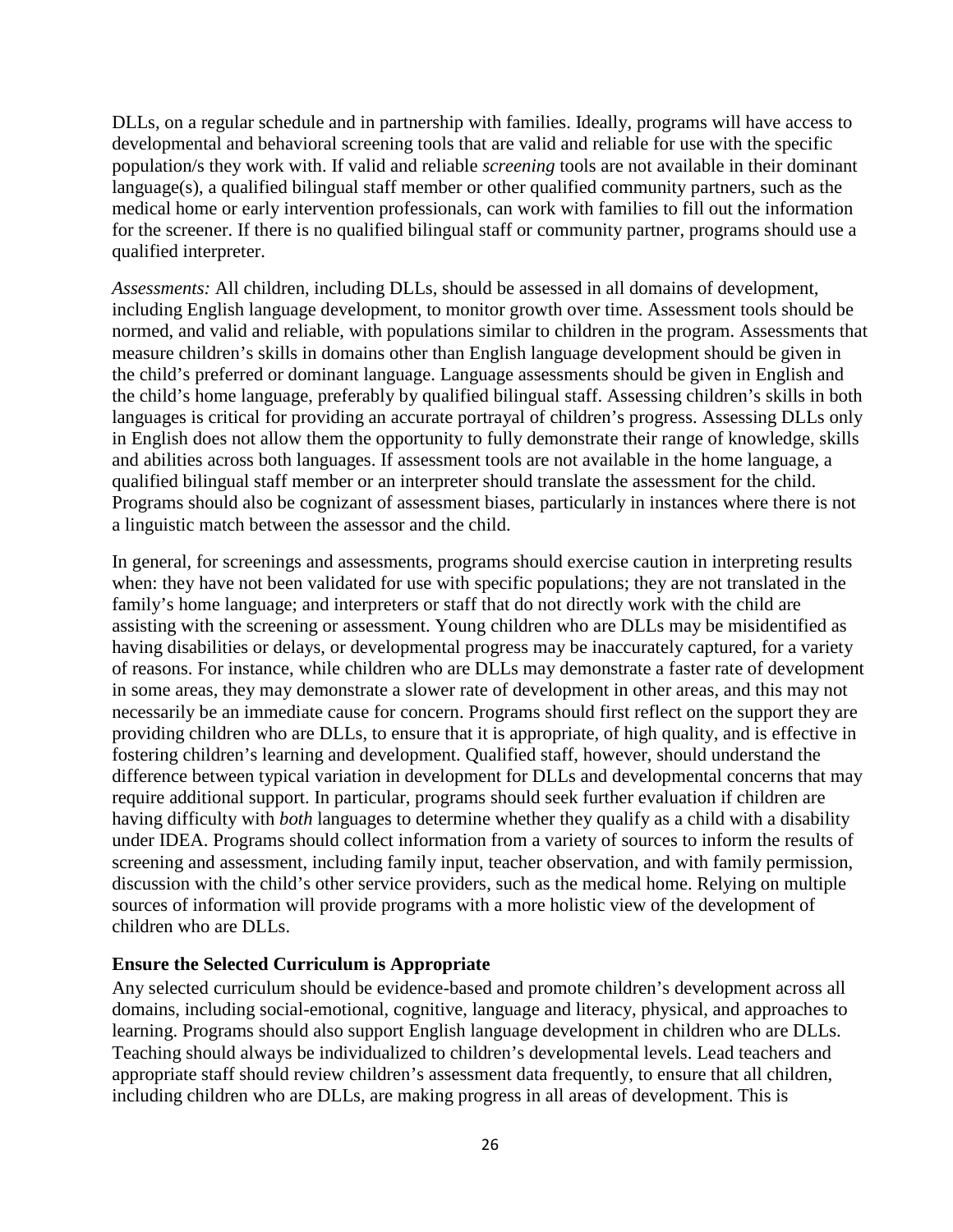particularly important for DLLs, as research indicates that the rate of development across many individual skills may differ from that of monolingual English speaking children.

Curricula materials should reflect the cultures of the children in the program to the extent possible, and be written in the language designated by programs' chosen CLM. Minor modifications to curricula may be necessary to ensure their cultural appropriateness, but any significant adaptation should only be done in consultation with researchers. If significant adaptations are necessary, programs should determine whether there are other curricula more appropriate for the populations served.

# **Promote Positive Teacher- or Provider-Child Relationships**

Experts agree that the adult-child relationship is the most robust predictor of positive child outcomes. These features of adult-child interactions are important for supporting children's positive developmental growth, regardless of language background:

- Being warm and consistently responsive to children's needs;
- Identifying and providing rich learning opportunities across all routines and activities;
- Supporting social-emotional and behavioral development.

These features may be even more critical for relationships between monolingual English speaking teachers and children who are DLLs. Language barriers may present an obstacle to developing these important relationships. Children may also feel less secure in an environment that is less familiar to them.

Importantly, part of fostering healthy relationships with young children includes culturally appropriate behavioral guidance and support for social-emotional development. Teachers and caregivers should exercise caution when interpreting and responding to challenging behaviors, particularly for children who have difficulty communicating with others in their surroundings. Adults should consider that difficulty following directions may be due to the child not understanding the directions; challenging behaviors may be underpinned by the frustration of not being able to communicate. Program staff should also be vigilant of implicit biases that may affect their relationships with young children who are DLLs and identify mechanisms for identifying and correcting all biases in practice.

# **Support Monolingual English Speaking Staff in Serving Children who are DLLs**

In some communities, having staff that are qualified in early education and also speak the home language or languages of children in the program is more difficult. As discussed elsewhere in this statement, programs should prioritize and allocate resources to ensure that children have high quality language models in English and in the language/s they speak at home and can communicate with families in a language they understand. Programs should first look to existing language assets in their programs, such as teacher's aides, families, or volunteers who share a home language with the DLLs in the program. Programs should not only use these individuals to support children's language development and communicate with families, they should also provide those who are interested with opportunities to receive formal training in early childhood development, and prioritize their advancement in the field through professional development plans and supports to achieve their goals.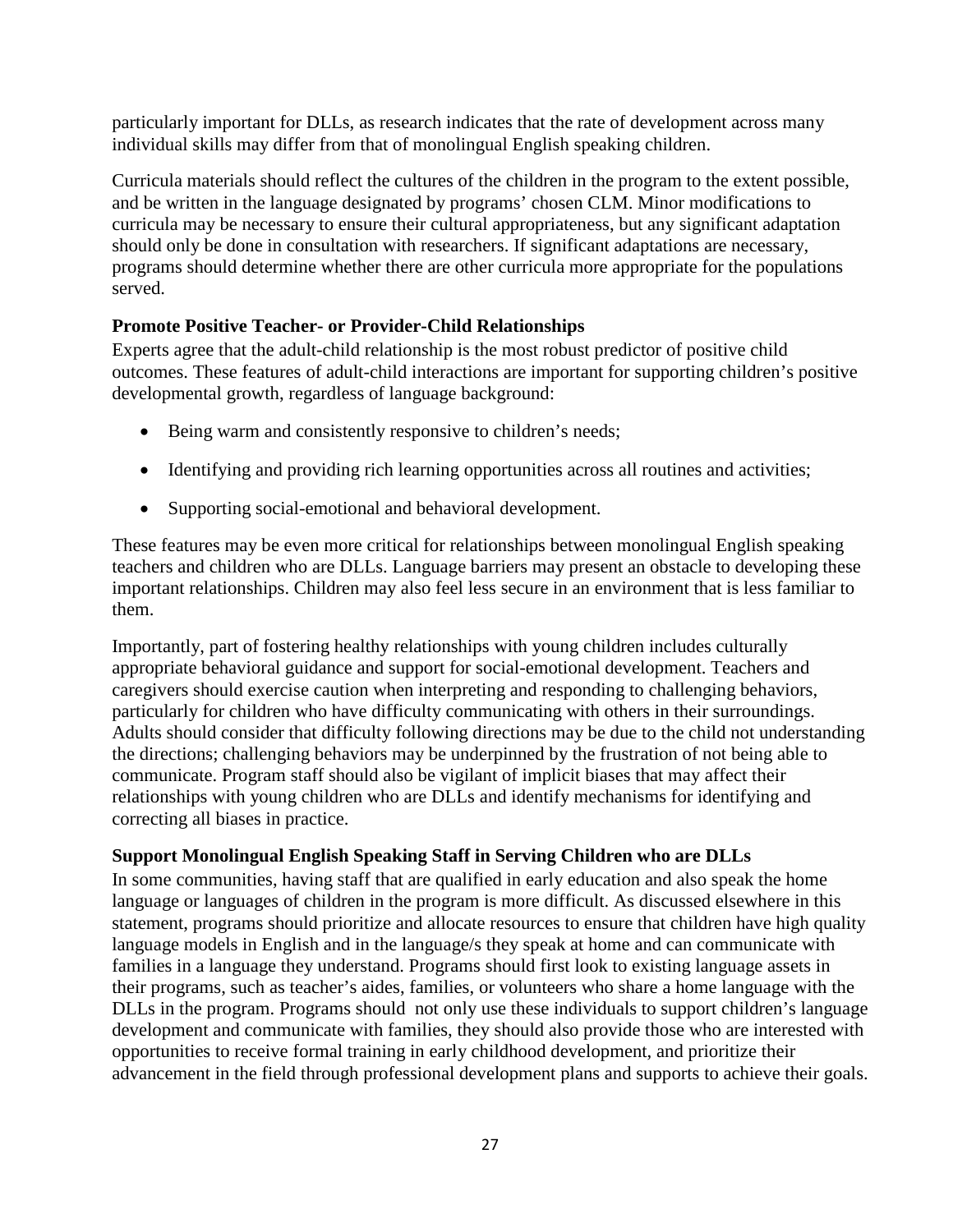Monolingual English speaking teachers should be supported in their second language development to improve their abilities to work with young children who are DLLs and communicate with families. In addition, even without proficiency in children's home languages, they can foster learning and development, with support from others who speak children's home language/s, by:

- Ensuring a culturally responsive environment with plenty of visuals that represent the child's culture, pictures of the child and children who look like the child, snacks and meals the child is familiar with, learning materials in the home languages, and inviting volunteers who speak the child's home language;
- Pairing gestures, real objects and pictures, with new English words;
- Partnering with families to expose children to new concepts or new activities (e.g. new books) in their native language at home, so that children have time to familiarize themselves with the concept prior to its introduction in the early learning program in English;
- Learning key words in the child's home language to communicate basic needs like asking to use the bathroom, asking for a drink, or asking for help; and
- Ensuring speakers of children's home languages are regularly included in classroom activities intentional and meaningful ways.

Programs that face a shortage of bilingual lead teachers should adopt a team approach where monolingual English-speaking teachers are paired with adults who are proficient in children's home language/s so that each classroom or home has a high-quality language model in English and children's home languages. Programs should intentionally plan how these individuals can provide children with exposure to high quality language during planned play or activities throughout the day, so as to maximize their asset and the benefit to children. Roles in a team approach should be clearly delineated and aligned with the chosen CLM.

### **Accurately Identify and Support Children with Disabilities who are DLLs**

Navigating the disability identification process and the service delivery system can be an overwhelming and challenging task for any family. It can be especially stressful if families face a linguistically inaccessible system. Early childhood programs have an important role in ensuring that families successfully navigate this system and that children receive the services and supports they need, as soon as possible. Disability can be a very sensitive topic that is perceived differently and with varying levels of stigma among different cultural groups. Programs should approach the topic in a culturally appropriate way, being sensitive to cultural perceptions and communicating in the families' primary language.

Programs should accurately track the development of all young children, and work with the children's medical homes and other partners to ensure accurate identification of disabilities. Identifying children with disabilities among DLLs can be challenging due to the difficulty of accurately assessing their skills often resulting from the lack of appropriate and translated screening, assessment, and evaluation tools; the lack of a qualified bilingual workforce; and educators misunderstanding the second language acquisition process. Multiple sources of information should be used when determining disabilities, including input from parents and early childhood teachers or providers. Once children are identified as having a disability, programs should continue to work with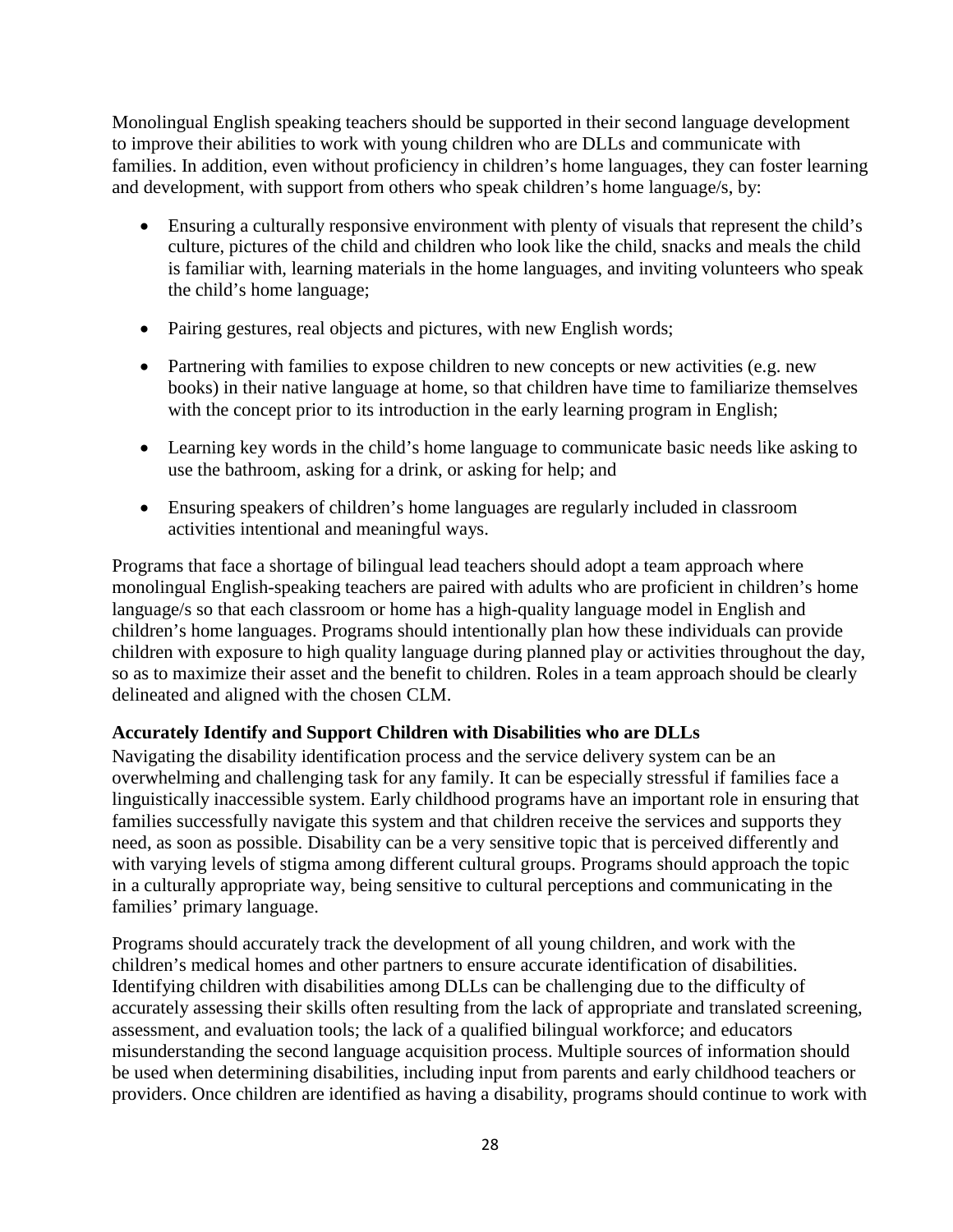families throughout the referral and service coordination process to ensure that they are able to navigate the system and that children receive services to meet their educational needs. With respect to DLLs with disabilities identified under IDEA, the school district must "take whatever action is necessary to ensure that the parent understands the proceedings of the Individualized Education Program team meeting, including arranging for an interpreter for parents with deafness or whose native la[ngu](#page-28-0)age is other than English."<sup>80</sup>

Programs should provide high-quality, inclusive early learning experiences to children with disabilities, including those who are DLLs, based on their individual needs. Children should receive the appropriate supports, services, and accommodations that enable them to progress in their learning and development and meet high expectations, alongside their peers without disabilities. Working with specialists, who speak English and families' home language, could be especially beneficial to building teacher capacity, promoting child development, and strengthening teacher and provider- family relationships. The U.S. Departments of Health and Human Services and Education published a Federal Policy Statement on the inclusion of young children with disabilities in early childhood settings that provide several detailed recommendations that can facilitate high-quality early childhood inclusion.

### **Facilitate Smooth Transitions Within and Across Programs**

Transitions between early childhood programs and to elementary school can be difficult for young children and their families. The difficulty may be exacerbated for children who are DLLs and their families due to the need to adjust to a new environment and build a new relationship with a teacher who likely does not speak their home language. Early childhood programs and schools can help make these transitions smoother by establishing transitions teams that can facilitate communication between families and new settings before a transition occurs. The team can foster familiarity by encouraging child and family visits to new settings to meet new teachers. These meetings should include conversations in families' primary language about child strengths, challenges, and needs, including language needs. Programs can seek family consent or encourage families to directly provide new teachers with assessment data and information on the previous curriculum used, and on the child's developmental level across all domains, including English language acquisition. Families should be made aware of their options for supporting the continued language development of their young DLLs in elementary school, including any native language support programs offered by local public schools, or opportunities to enroll children in dual language immersion programs, where both their home language and English can be acquired. For AIAN children, programs should work with tribes to develop transition processes that would be appropriate and supportive for students transitioning from tribal programs to non-tribal local education agencies.

<span id="page-28-0"></span><sup>&</sup>lt;sup>80</sup> For more information about school districts' IDEA and civil rights obligations to LEP parents and LEP students with disabilities, see the U.S. Departments of Justice and Education Dear Colleague Letter at Sections F and J at[: http://www2.ed.gov/about/offices/list/ocr/letters/colleague-el-](http://www2.ed.gov/about/offices/list/ocr/letters/colleague-el-201501.pdf)[201501.pdf;](http://www2.ed.gov/about/offices/list/ocr/letters/colleague-el-201501.pdf) see also 34 C.F.R. § 300.322(e); and see also id. §§ 300.9, 300.503(c)(1)(ii), 300.612(a)(1).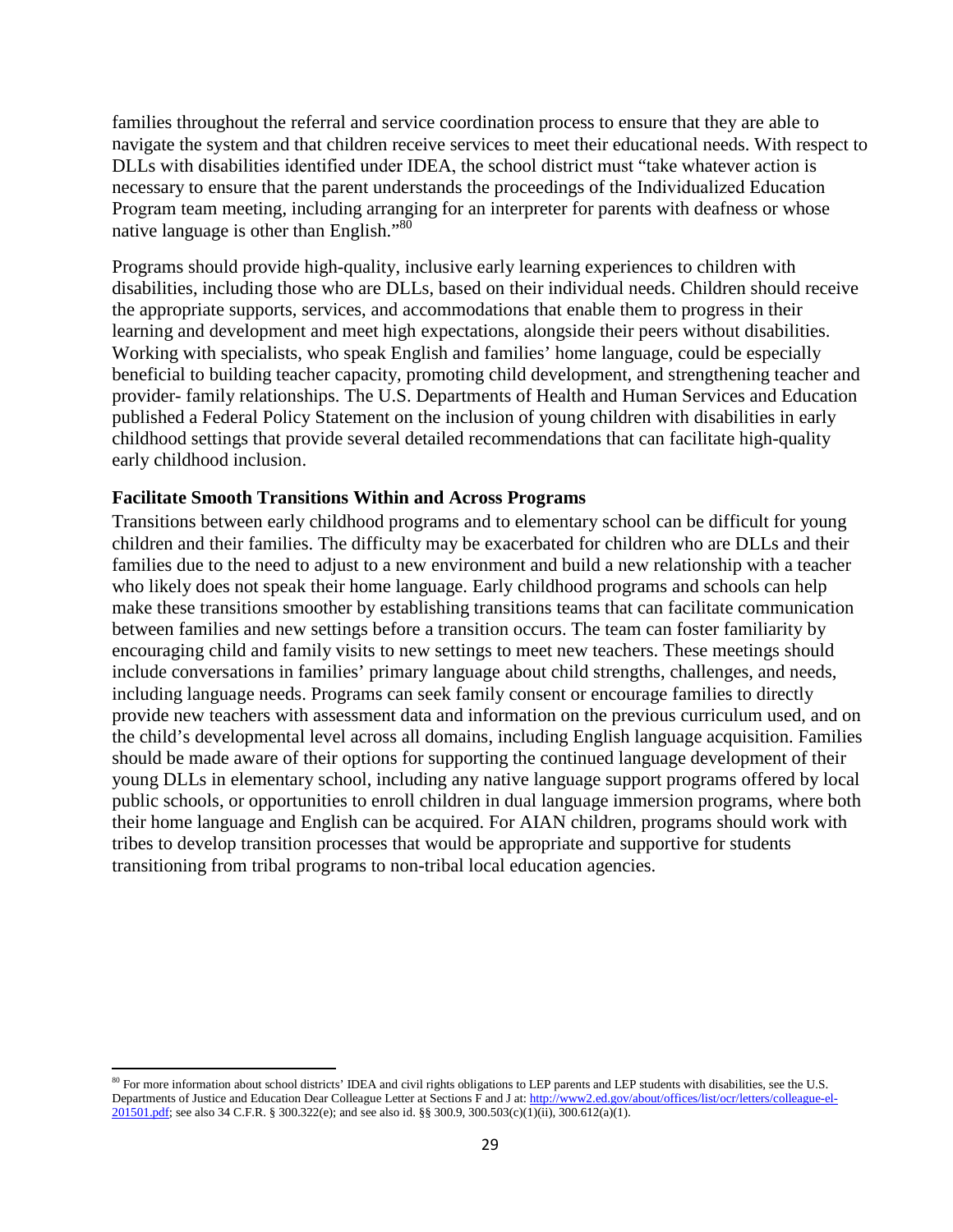## **CONSIDERATIONS FOR LANGUAGE REVITALIZATION, MAINTENANCE, AND PRESERVATION EFFORTS IN TRIBAL COMMUNITIES[81](#page-29-0)**

While many of the recommendations listed for general early childhood programs are appropriate for promoting the development and learning of all children, it is important to recognize that children from tribal communities have unique experiences and face distinct challenges, relative to other DLLs, in developing their Heritage language, a language spoken by their ancestors. Children in tribal communities are often in a situation where English is their home language, and their Heritage language may no longer be spoken by many individuals in the community due to a long history of efforts to suppress and exterminate Native American Heritage languages. In other, fewer cases, children may have a Heritage language as their home language. In either case, tribes may be interested in engaging in language *revitalization, preservation,* or *maintenance* efforts*.* HHS supports the full integration of tribal language and culture into *every* aspect of early childhood programming, through revitalization, preservation, and maintenance efforts.

The *Native American Languages Act of 1990* found that the "lack of clear, comprehensive, and consistent federal policy on treatment of Native American languages…has often resulted in acts of suppression and extermination of Native American languages and cultures." Through the Act, the federal government affirmed their position that the United States should "preserve, protect, and promote the rights and freedom of Native Americans to use, practice, and develop Native American languages" and "encourage and support the use of Native American languages as a medium of instruction." $82$ 

As the early childhood years are optimal for learning languages, tribes who are interested in and decide to engage in language revitalization, preservation, and maintenance efforts should support their early childhood settings in implementing these efforts. With support and guidance from tribal leadership, programs should consider implementing the program-level recommendations presented in this statement, as applicable and appropriate.

Subsequent recommendations in this section are focused on supporting *language revitalization* efforts in tribal early childhood education programs. These recommendations are adapted from *A Report on Tribal Language Revitalization in Head Start and Early Head Start.* <sup>[83](#page-29-2)</sup> Readers are encouraged to read this full report which includes expanded discussion and recommendations. These recommendations can be useful in tribal early childhood programs where the majority of children primarily speak English, a Heritage language, or a combination of the two, as their home language.

### **Assess the Current State of the Heritage Language in the Community**

Prior to developing a specific plan, the early childhood program should consider the current status of the Heritage language in the community, including available language resources.

• What speakers of the language are there in the community? What other resources exist?

 $\overline{\phantom{a}}$ 

<span id="page-29-0"></span><sup>&</sup>lt;sup>81</sup> We acknowledge that a full discussion of the unique experiences and challenges of tribal communities related to Heritage language preservation, maintenance, and revitalization are beyond the scope of this policy statement. We encourage readers to access the Office of Head Start's Cultural and [Linguistic Responsive Resource Catalog: Volume Two, Native and Heritage Language Preservation, Revitalization, and Maintenance,](http://eclkc.ohs.acf.hhs.gov/hslc/tta-system/cultural-linguistic/fcp/docs/resource-catalogue-main-book-4.pdf) for additional resources.<br><sup>82</sup> Public Law 101-477. Native American Languages Act of 1990.

<span id="page-29-2"></span><span id="page-29-1"></span><sup>83</sup> Administration for Children and Families. (2015). A report on tribal language revitalization in Head Start and Early Head Start. U.S. Department of Health and Human Services.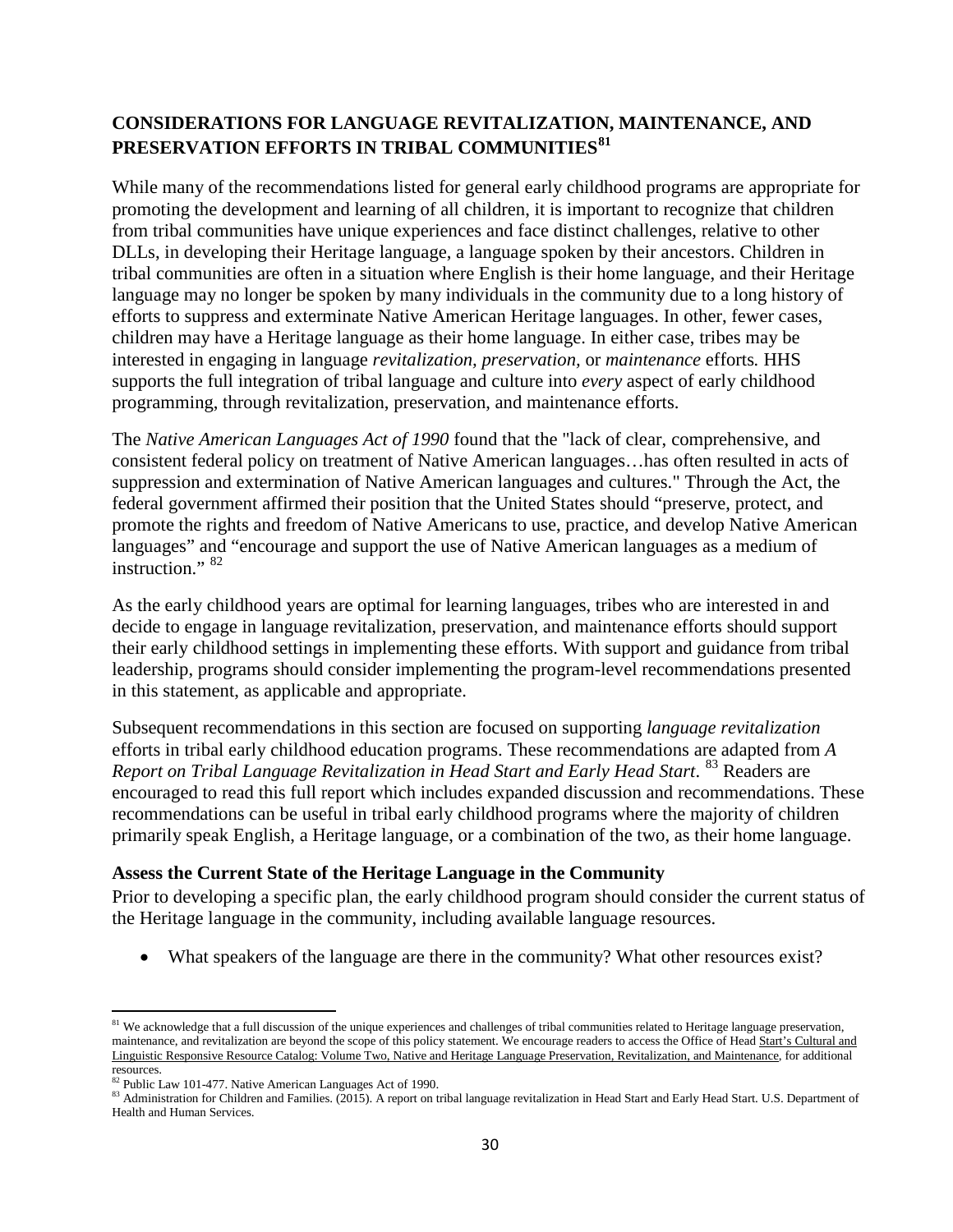- Are there local higher education programs that are particularly interested in language revitalization that might be interested in working with the program?
- Are there local volunteer or other community organizations that could be useful?
- Are there other efforts in the community to revitalize the language?

Program should also gauge the views and attitudes in the community about revitalizing or preserving the Heritage language – is the community supportive of the revitalizing or preserving the Heritage language? Is the tribal government supportive of language revitalization efforts? Are there community stakeholders who are opposed to language revitalization? Understanding these issues may help programs anticipate challenges and assess their goals' feasibility.

## **Develop a Plan to Promote Language Revitalization that Involves Multiple Stakeholders**

Once a tribal community decides that it would like to engage in tribal language revitalization and has assessed the current state of the language, it is critical to develop a plan. The program should partner with many stakeholders, including families, members of the tribal government, and other community leaders to develop the plan. Programs should ensure that all stakeholders, especially families are supportive of their efforts, and communicate the value of learning and speaking the heritage language, advantages of bilingualism, both for children's cognitive development, as well as socialemotional and identity development.

The plan should include *program-specific and community-specific, interim and long-term goals*. Each goal should be paired with a timeline and responsible parties. All stakeholders should feel that the goals are important and feasible. For instance, should the goal be for children to become fluent in the Heritage language, in addition to English? Or is the goal for children to learn a few basic greetings and phrases to be able to communicate with elders and others that speak the language? Interim goals may include increasing the pool of fluent Heritage speakers who are also appropriately trained in working with young children and early education.

### **Consider Challenges that May be Encountered during the Language Revitalization Process**

In planning for Heritage language revitalization, tribal early childhood programs may encounter challenges that should be carefully considered. For instance, in order to integrate the Heritage language into the program, there should be access to qualified staff or volunteers that speak the language and also have appropriate training in early childhood. Many tribal programs are located in rural areas, and native speakers who could be helpful to the program have difficulty physically getting to the program on a regular basis. There may not be full community or leadership support for the effort, which can create challenges for programs that are interested in connecting with and receiving support from community or government resources. Language resources may not exist, or language resources may exist outside of the tribal community, but there may be dialect differences or distrust between the tribal and other communities that make it difficult to maximize use of these outside resources.

As part of their planning process, programs will want to anticipate as many of these challenges as possible, and develop strategies for handling each. If the program and Heritage language speakers are located in a rural area with limited transportation options, the program could speak with the higher education community about options for distance learning. If other stakeholders in the community are less supportive of language revitalization, the program may decide to hold a focus